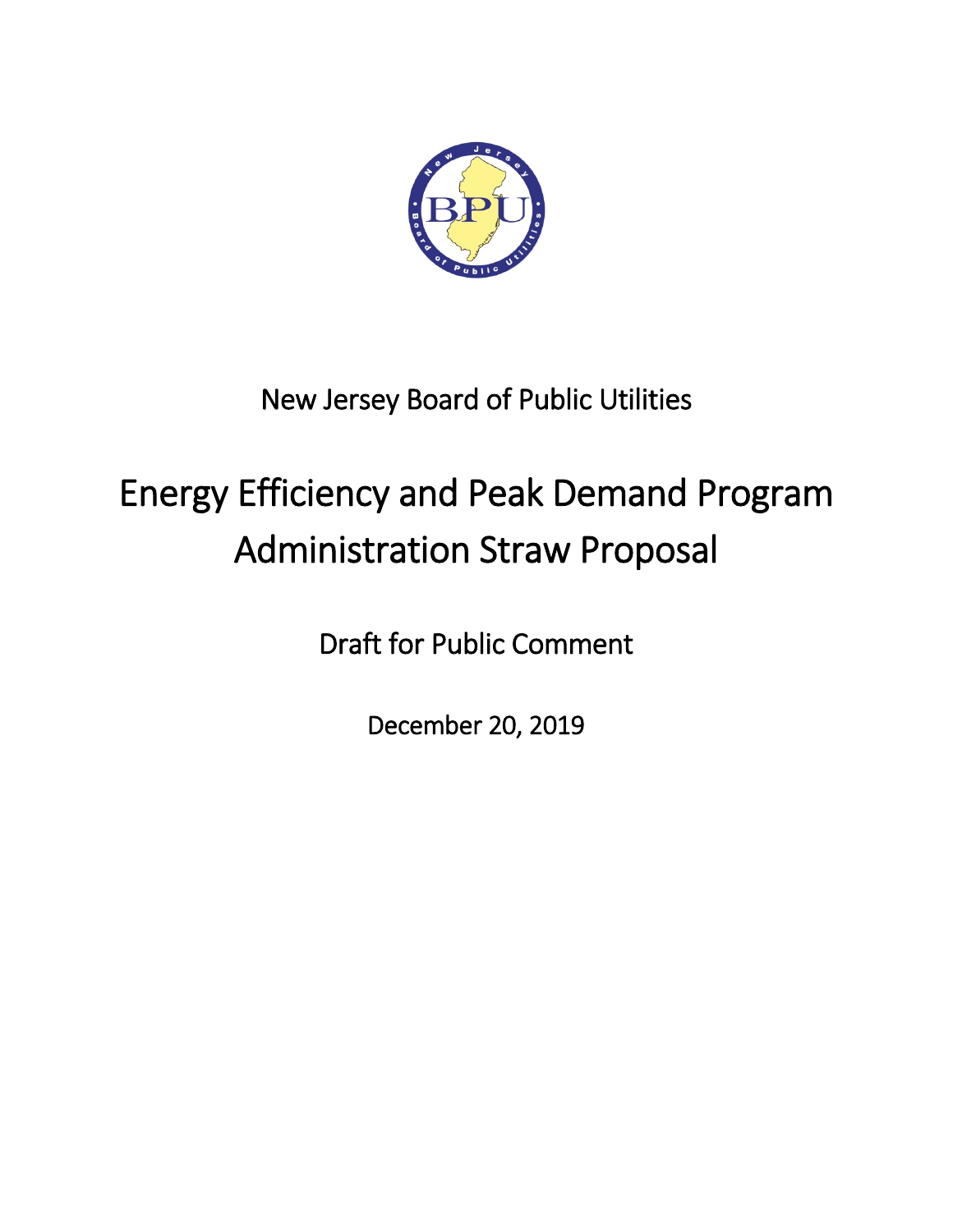## **Table of Contents**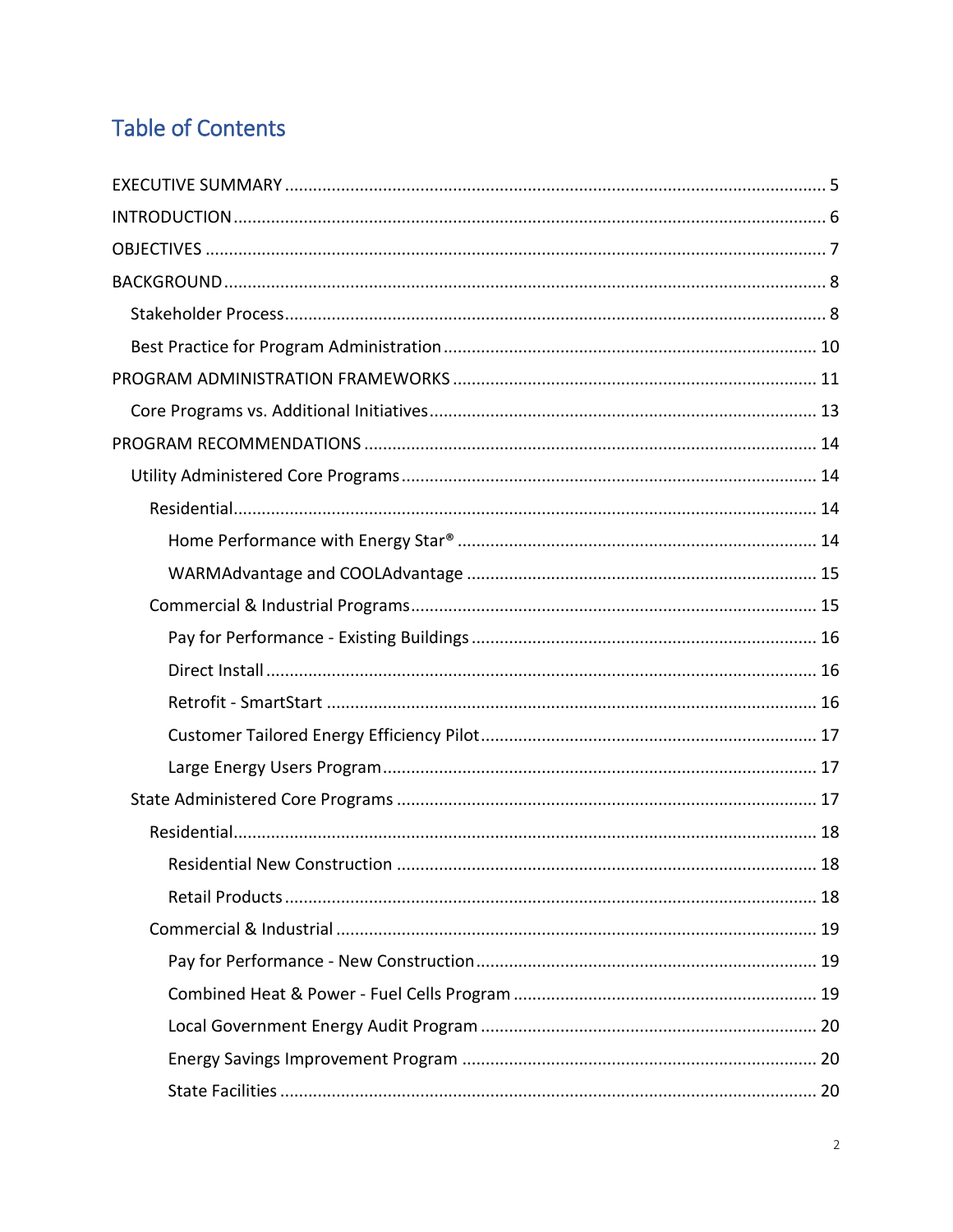| . 28 |
|------|
|      |
|      |
|      |
|      |
|      |
|      |
|      |
|      |
|      |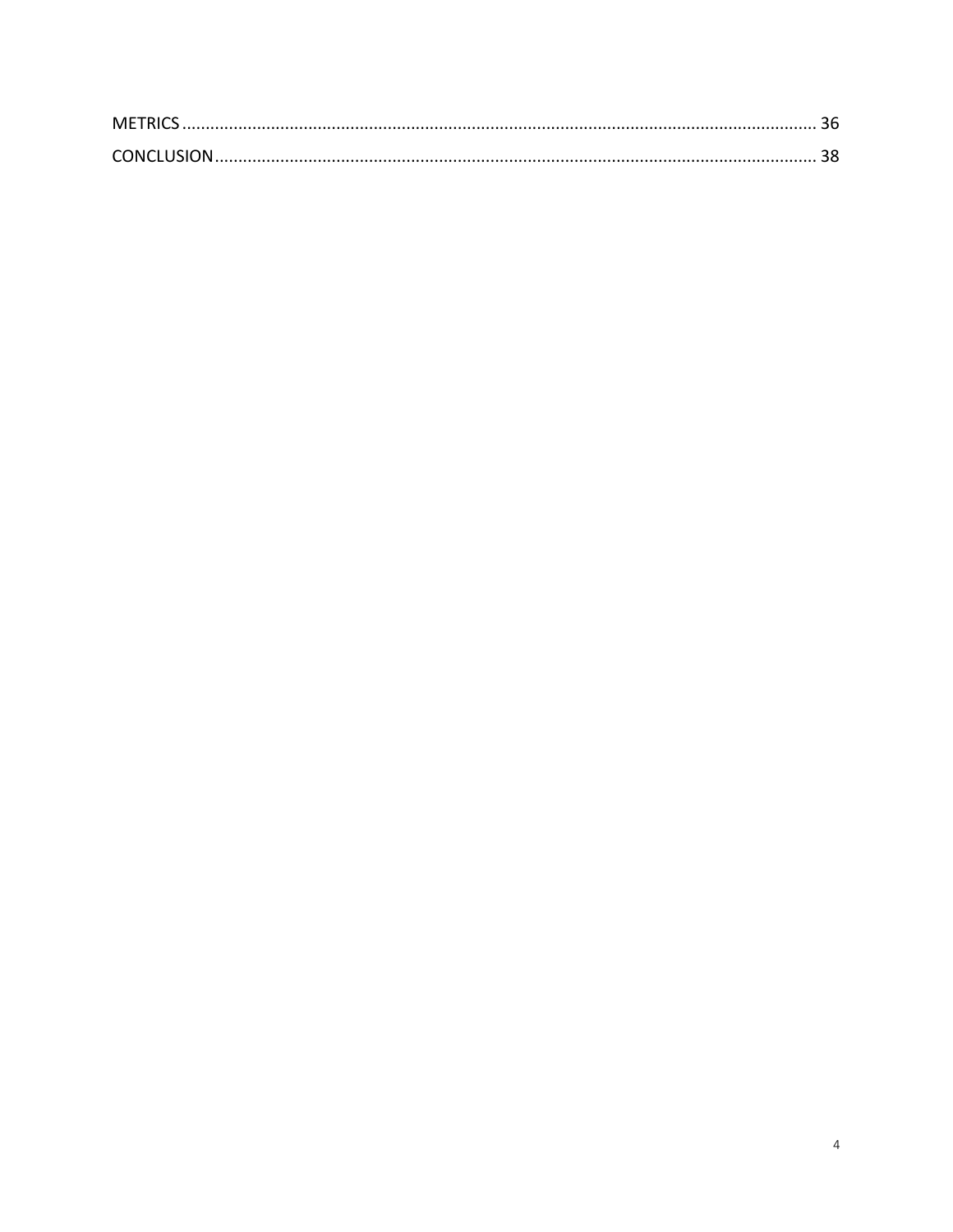## <span id="page-4-0"></span>EXECUTIVE SUMMARY

New Jersey's Energy Efficiency and Peak Demand Program Administration Straw Proposal (Program Straw) outlines the various program administration structures for the delivery of energy efficiency (EE) and peak demand reduction programs and proposes recommendations for the implementation of programs under a new administrative framework.

Energy efficiency will play a critical role in meeting New Jersey's 100% clean energy by 2050 goal and is one of the most effective, easiest, and least expensive strategiesin our effort to fight climate change. To this end, the Clean Energy Act (CEA), signed by Governor Murphy (P.L. 2018, c. 17) in May 2018, established ambitious energy efficiency and peak demand targets for the state while requiring that they be cost-effective.

This Program Straw is premised on the understanding that modifications to the current administration of programs will increase market penetration and energy savings for New Jersey residents. The Program Straw proposes to distribute the administration of the existing energy efficiency programs between the New Jersey Clean Energy Program (NJCEP) within the New Jersey Board of Public Utilities (BPU or Board) and New Jersey's electric public utilities and gas public utilities (collectively, the "utilities"). The Program Straw also makes recommendations for some programs to be co-managed or delivered collaboratively through the BPU and the utilities in order to realize increased benefits and equitable access. Additionally, the Program Straw suggests the process for implementing new pilot programs by the utilities. The Program Straw is intended to provide an opportunity for stakeholder feedback; instructions for providing that information can be found in the last section of this straw.

<span id="page-4-1"></span>It is clear that today's energy efficiency programs, under any administrative model, will need to be enhanced in order to meet the CEA's energy efficiency and peak demand targets. This Program Straw suggests an approach to transition existing programs in a way which will enable them to evolve into more robust programs that achieve greater energy savings over time.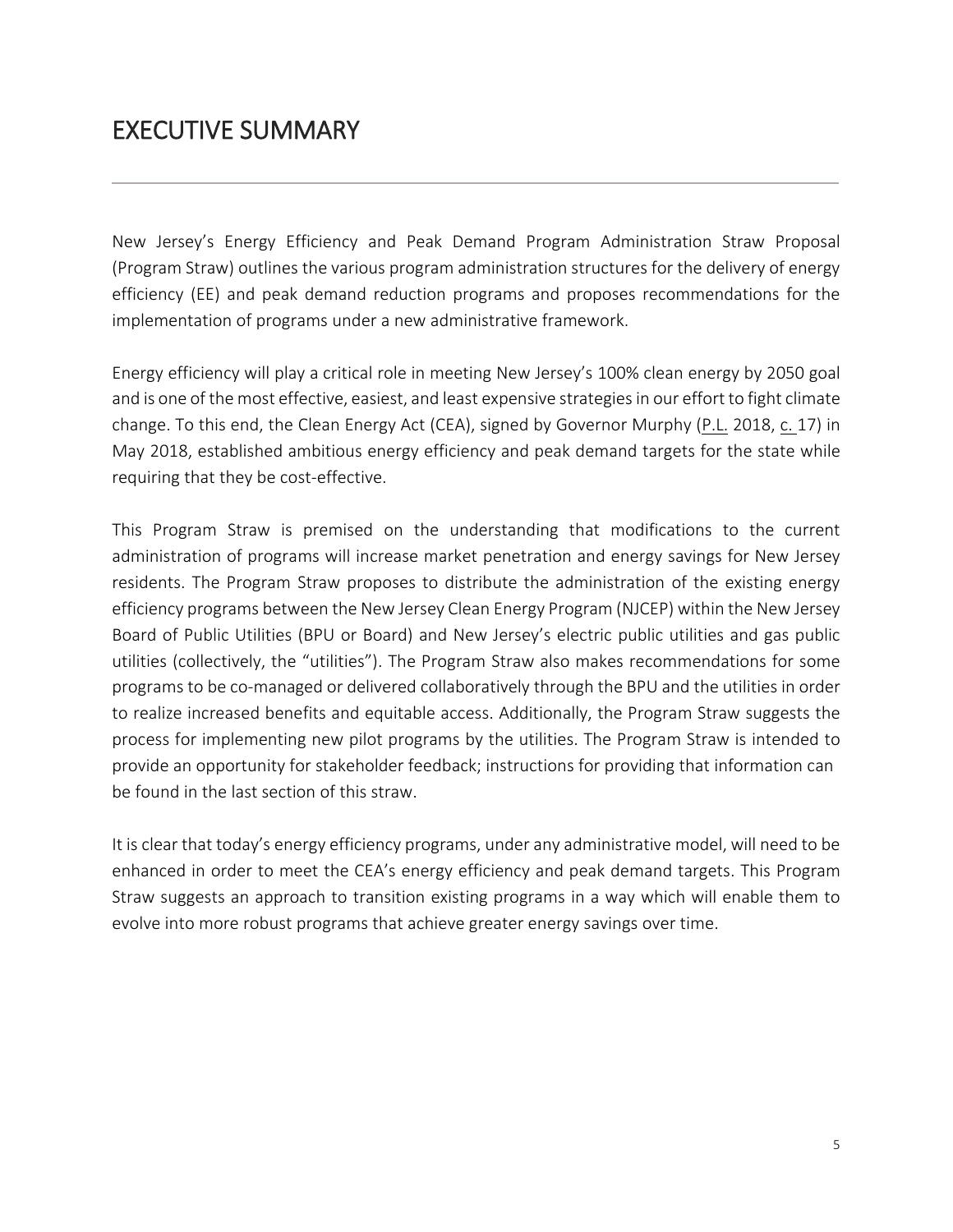## **INTRODUCTION**

New Jersey has reached a critical moment to maximize opportunities to reduce energy usage and increase peak demand savings. In May 2018, Governor Murphy signed into law the Clean Energy Act of 2018, which calls for a significant overhaul of New Jersey's energy system while growing the economy, building sustainable infrastructure, creating strong, local jobs, reducing carbon emissions, and improving public health through a cleaner environment and better air quality. The CEA plays a key role in achieving the state's goal of 100% clean energy by 2050 by establishing aggressive energy reduction requirements, among other clean energy strategies. The CEA emphasizes the importance of energy efficiency and calls upon New Jersey's public utilities to play an increased role in delivering energy efficiency and peak demand programs to customers.

Through the CEA, New Jersey's path to achieving energy savings has been established through an Energy Efficiency Resource Standard (EERS). The CEA requires that each electric public utility achieve annual energy use reductions of two percent (2%) or greater and that each gas public utility achieve annual energy use reductions of three-quarters of a percent (0.75%) or greater in the prior three years within five years of their respective program implementation in their service territories. The CEA also requires that each electric and gas public utility establish energy efficiency and peak demand reduction programs in order to reduce energy use in its service territory. The CEA further directs the BPU to establish quantitative performance indicators (QPIs) to evaluate each utility's achievement of the energy use reduction targets, as well as to apply performance incentives and penalties, which are tied to the achievement of each utility's specific targets.

To ensure that interested parties are fully engaged and can participate in the design of New Jersey's energy efficiency transition, the BPU's staff (Staff) has undertaken an ongoing stakeholder process to solicit input about all aspects of the state's next generation of energy efficiency and peak demand reduction programs. This stakeholder process includes topics such as program structure; administration and oversight; cost recovery; performance incentives and penalties; application of utility targets and utility specific QPIs; cost benefit analysis and evaluation, measurement, and verification; and filing and reporting requirements. This Program Straw is one of two straw proposals expected before the Board takes action in May 2020 calling for utilities to file program petitions. The second and final straw proposal will provide refinements to this Program Straw and address all remaining outstanding issues pertaining to the energy efficiency transition.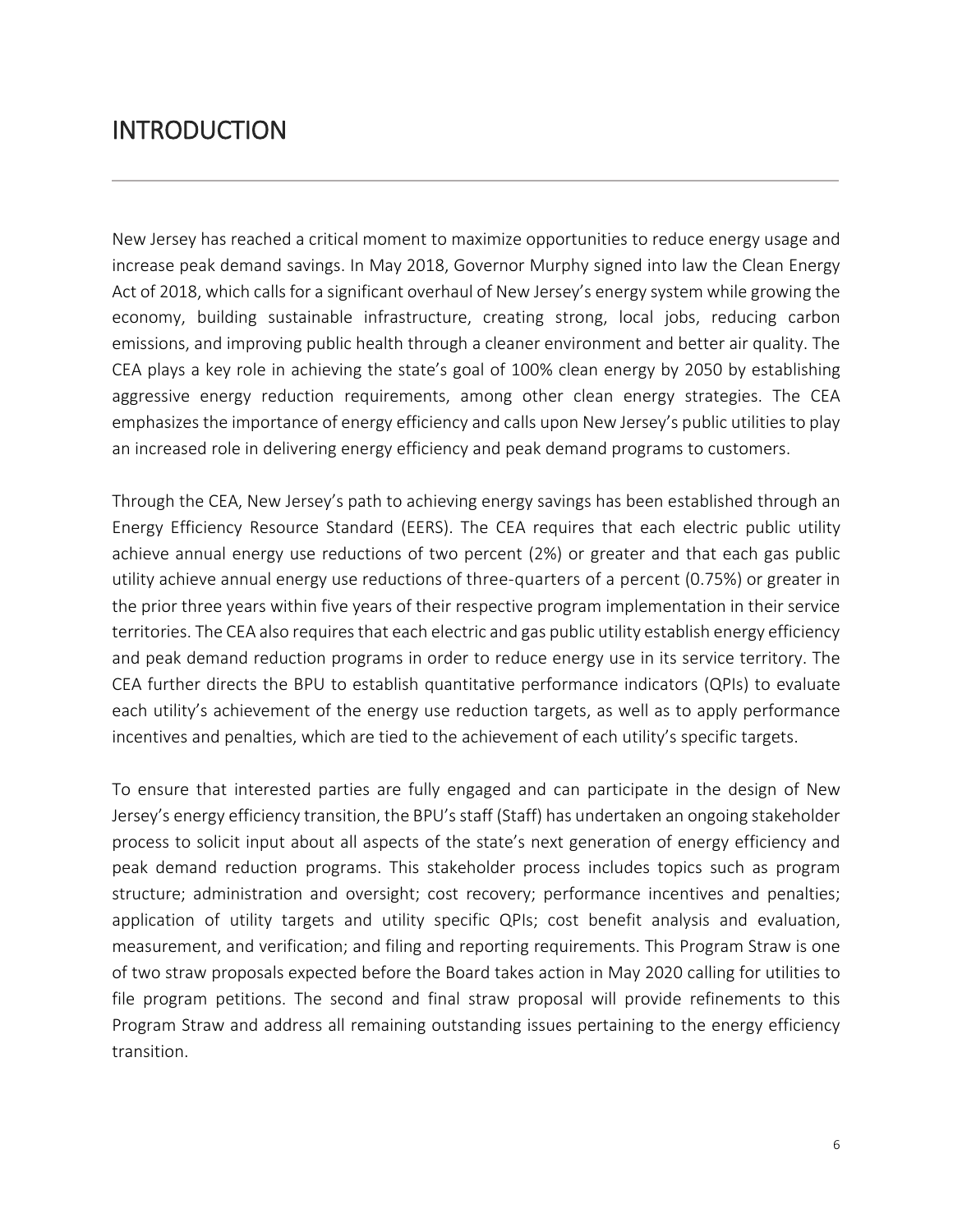## <span id="page-6-0"></span>**OBJECTIVES**

As discussed above, energy efficiency will play a key part in meeting the state's goal of 100% clean energy by 2050. The 2019 draft Energy Master Plan (EMP), the roadmap to achieving this goal, calls for:

- An increase in New Jersey's overall energy efficiency;
- Greater management and reduction of peak demand loads;
- Strengthening building and energy codes and appliance standards;
- Transitioning new construction to net zero carbon building design; and
- Transitioning existing buildings to electric appliances, prioritizing the electrification of existing oil- and propane-fueled buildings.

In addition to setting New Jersey on a path to 100% clean energy by 2050 as laid out in the 2019 draft EMP, New Jersey must meet targets set forth in the CEA in a way that is consistent with the principles expressed in both documents and several Executive Orders. To this end, the energy efficiency transition and this Program Straw have been designed with the following primary proposed objectives:

- Achieve and enforce energy savings targets for public electric and gas utilities which reduce consumption by at least two percent (2%) and three-quarters of a percent (0.75%), respectively, within five years of implementation and all cost-effective energy savings over the long term;
- Provide equitable access to energy efficiency and peak demand opportunities to all of New Jersey's ratepayers, with a special focus on equity for low income residents;
- Implement energy efficiency programs that are simple and consistent statewide; and
- <span id="page-6-1"></span>• Establish energy efficiency programs that are cost-effective, and ensure that implementation of the energy efficiency transition is protective of the ratepayer.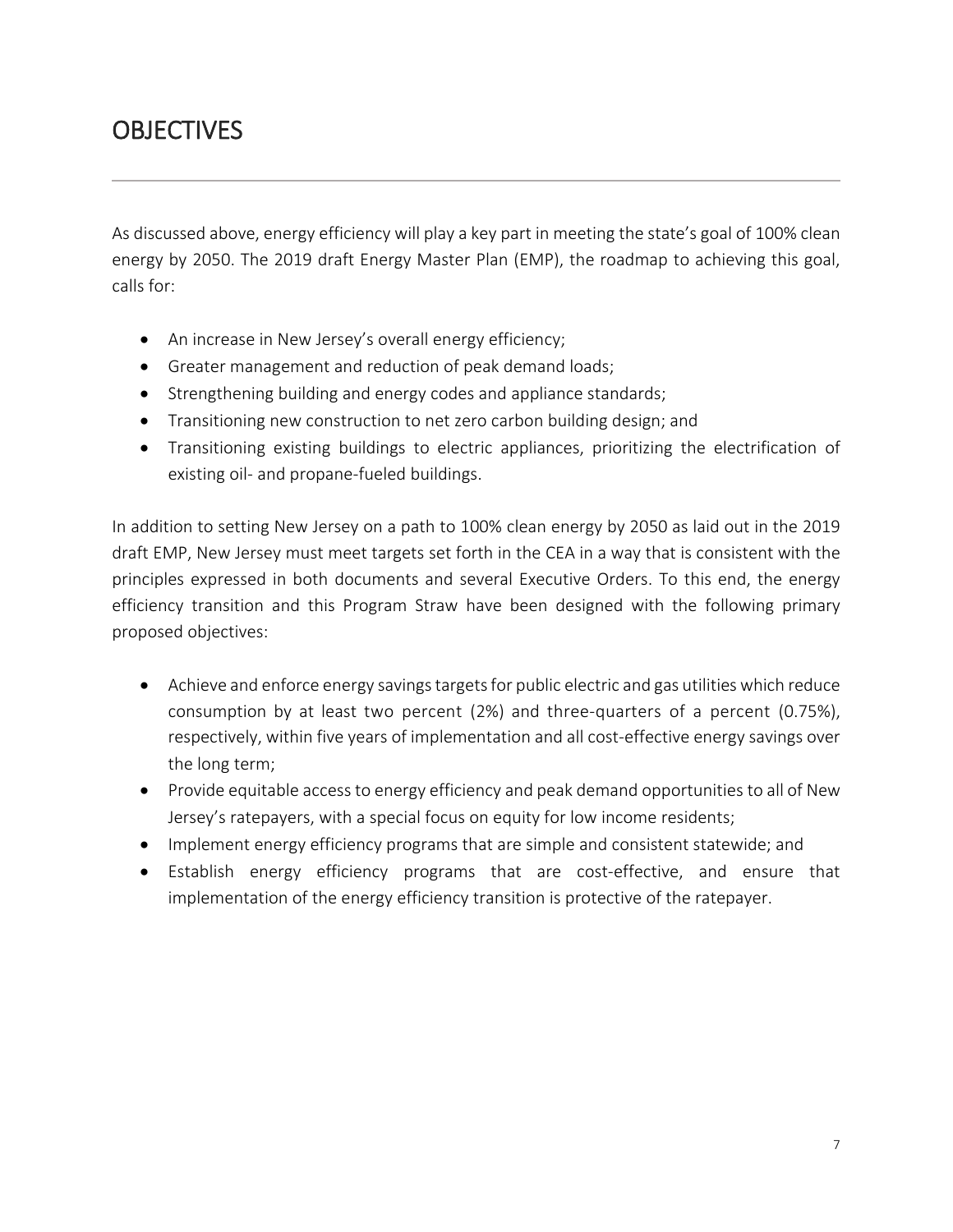## BACKGROUND

### <span id="page-7-0"></span>Stakeholder Process

In December 2018, in order to fulfill the Clean Energy Act's requirements, the Board authorized the Division of Clean Energy (DCE) to enter into a contract with Optimal Energy, Inc. (Optimal) to complete a market potential study that would determine the energy savings potential in New Jersey and develop recommendations consistent with implementation of the law. In developing the study, Optimal solicited data inputs from the state's electric and gas public utilities. The State also hosted four stakeholder meetings to develop the draft "Energy Efficiency Potential in New Jersey" study, which was issued on May 9, 2019. The Board accepted public comments on the draft potential study through May [1](#page-7-1)6, 2019. All public comments<sup>1</sup> and the final "Energy Efficiency Potential in New Jersey"<sup>[2](#page-7-2)</sup> study are available on the New Jersey Clean Energy Program website.

The Board solicited input related to the implementation of the energy efficiency and peak demand program requirements outlined in the Clean Energy Act at a public meeting on February 1, 2019 and accepted written comments through February 15, 2019. The public notice invited stakeholders to respond to a series of questions related to New Jersey's energy efficiency and peak demand reduction programs.

On May 28, 2019, following both broad public input and feedback specific to the "Energy Efficiency Potential in New Jersey" study, the Board preliminarily adopted the energy savings targets for both electric and gas public utilities and the quantitative performance indicators (QPIs) provided in the study, pending a final Staff recommendation. The Board also established the Energy Efficiency Advisory Group (Advisory Group) as an advisor to Staff. The Board further directed Staff to initiate a stakeholder proceeding to receive comments and recommendations from interested parties related to the establishment of energy efficiency and peak demand reduction programs to meet the targets outlined in the CEA.

During the summer of 2019, BPU President Fiordaliso appointed members of the Advisory Group in order to provide additional guidance to Staff, with particular emphasis on ensuring that Staff heard concerns and received recommendations from representatives of the utilities, the New

<span id="page-7-1"></span> <sup>1</sup> Energy Efficiency Public Comments[: https://www.njcleanenergy.com/main/njcep-policy-updates-request](https://www.njcleanenergy.com/main/njcep-policy-updates-request-comments/policy-updates-and-request-comments)[comments/policy-updates-and-request-comments](https://www.njcleanenergy.com/main/njcep-policy-updates-request-comments/policy-updates-and-request-comments)

<span id="page-7-2"></span><sup>2</sup> Energy Efficiency Market Potential Study, May 24, 2019:

[https://s3.amazonaws.com/CandI/NJ+EE+Potential+Report+-+FINAL+with+App+A-H+-+5.24.19.pdf\)](https://s3.amazonaws.com/CandI/NJ+EE+Potential+Report+-+FINAL+with+App+A-H+-+5.24.19.pdf)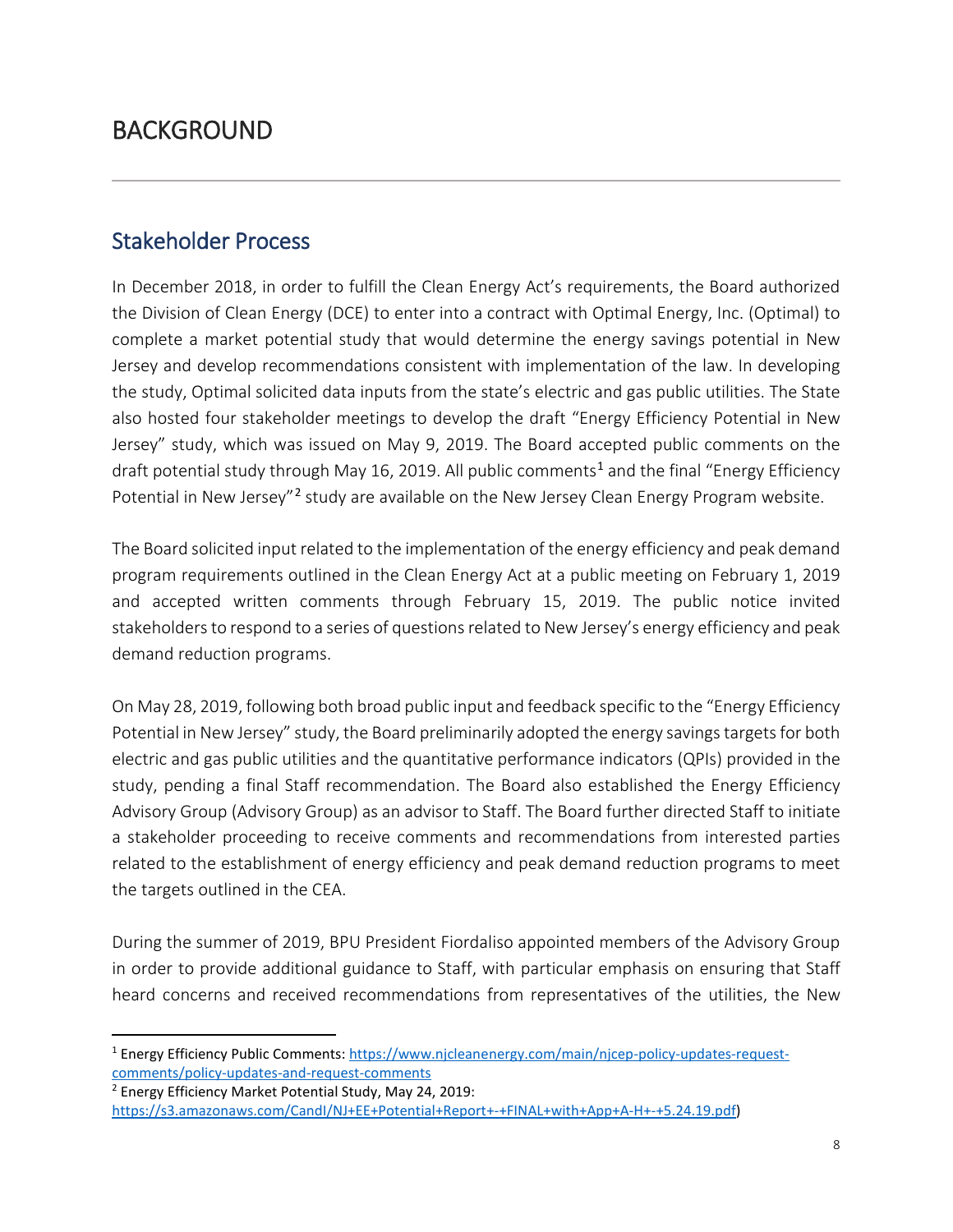Jersey Division of Rate Counsel (Rate Counsel), environmental advocates, and consumer organizations, including those representing both residential and commercial/industrial customers.

Following input from the Advisory Group, Staff initiated the next phase of stakeholder engagement, henceforth referred to as the energy efficiency transition, in order to engage the public broadly on critical topics related to the next generation of energy efficiency and peak demand reduction, pursuant to the CEA.

The first two stakeholder meetings in the energy efficiency transition focused on the subject of program administration and design. The public meeting on September 25, 2019 engaged stakeholders on the following key questions and included discussion among panelists representing various stakeholder perspectives:

- Which types of programs and market supporting activities are best delivered by which entities?
- Which programs and activities require statewide consistency, and for what (brand, pricing, etc.)?
- What elements of existing program delivery in New Jersey are important to maintain in this transition?
- Where do you see duplicative administration costs in programs now? Where are you concerned they might emerge in the transition?
- What program administration structures best support delivering equitable access and outcomes for all ratepayers?
- How should programs be delivered in order to maximize the energy efficiency opportunities and encourage deeper energy savings, while minimizing costs to consumers and ratepayers?

In addition to offering comments and asking questions in person, stakeholders were able to submit written comments on these topics through October 4, 2019.

The public meeting on October 30, 2019 continued the conversation regarding program administration, but focused on the programs themselves. Industry experts provided presentations on best practices and market barriers, and program service providers, including contractors delivering both state and utility administered programs, provided diverse perspectives on energy efficiency and peak demand program strengths and opportunities to improve programs and program access. Key questions for discussion at this meeting included the following: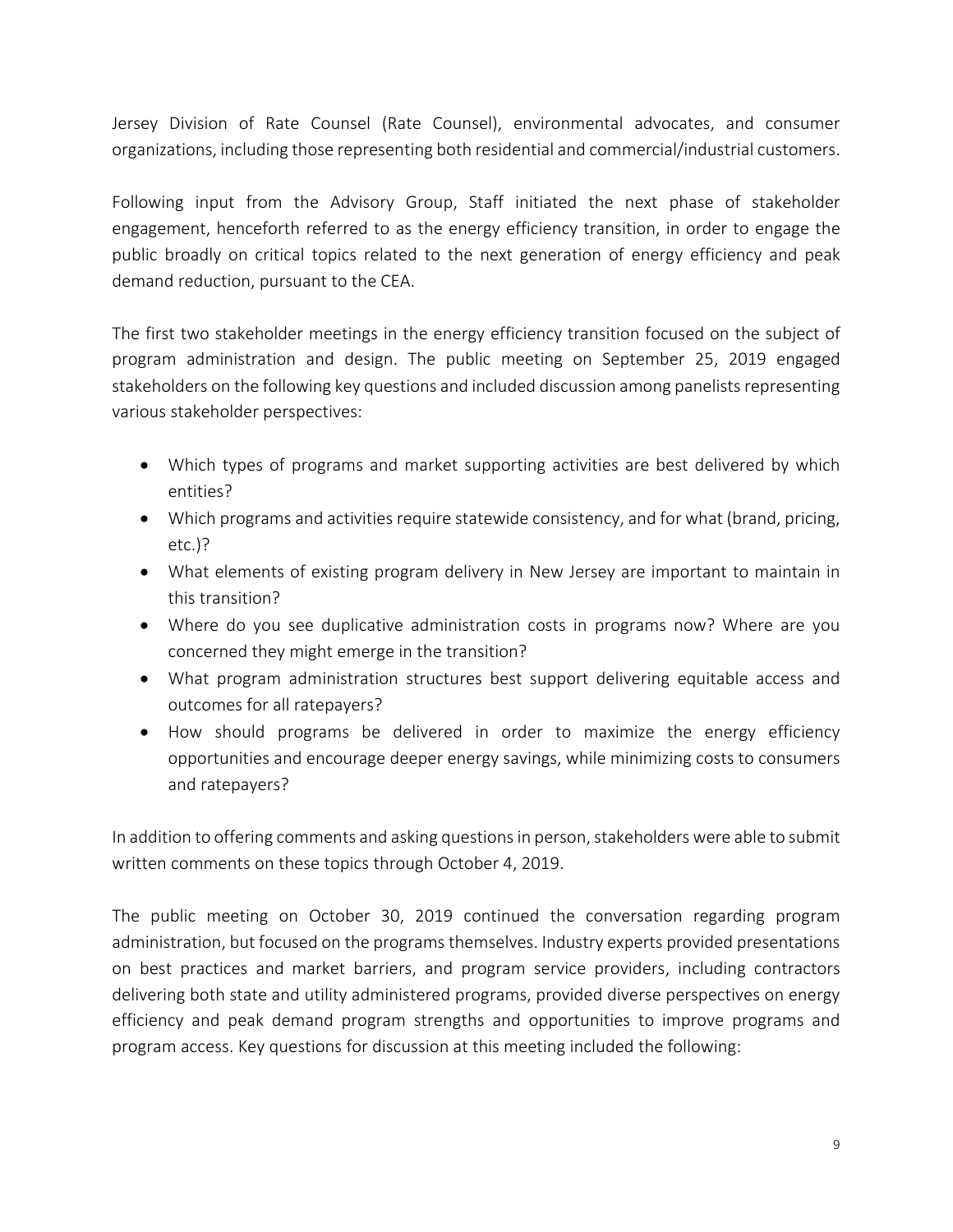- Which New Jersey programs are considered the most successful? How do you define "success"?
- What programs will achieve the most energy and/or cost savings?
- How do we balance consistency and flexibility in program requirements and incentives if multiple entities are running the same program? How important is consistency versus flexibility?
- What market barriers are prevalent in specific New Jersey programs?
- How do we ensure equitable access?

The Board also accepted written comments on these questions through November 6, 2019.

Through the energy efficiency transition stakeholder process, in addition to extensive research by Staff into best practices for program administration and most successful energy efficiency programs nationwide, Staff has solicited public input on a range of topics related to the future of energy efficiency and peak demand reduction in New Jersey. In particular, Staff has invited experts, as well as New Jersey program participants and service providers, to discuss how best to administer programs and what programs are critical to meeting New Jersey's energy savings goals while satisfying the state's policy objectives. These discussions have allowed Staff to better understand stakeholder priorities and perspectives in the context of energy efficiency and peak demand reduction best practices.

Stakeholder input over the three public meetings and gathered from the written comments has provided valuable input and helped to shape this Straw Proposal. Based on Staff's review of recommendations from stakeholders and the Advisory Group, Staff herein proposes a framework for energy efficiency and peak demand program administration. While further discussion of the future of New Jersey's energy efficiency and peak demand reduction programs – including on topics related to cost recovery, filing, reporting, evaluation, measurement, verification, and application of the CEA-mandated targets – will take place throughout the remainder of the energy efficiency transition, Staff has developed this proposed approach to program administration to aid in the progression of the transition.

## <span id="page-9-0"></span>Best Practices for Program Administration

Staff, receiving input from stakeholders on determining factors of administration, also assumed the following principles in its program administration recommendations for each energy efficiency program: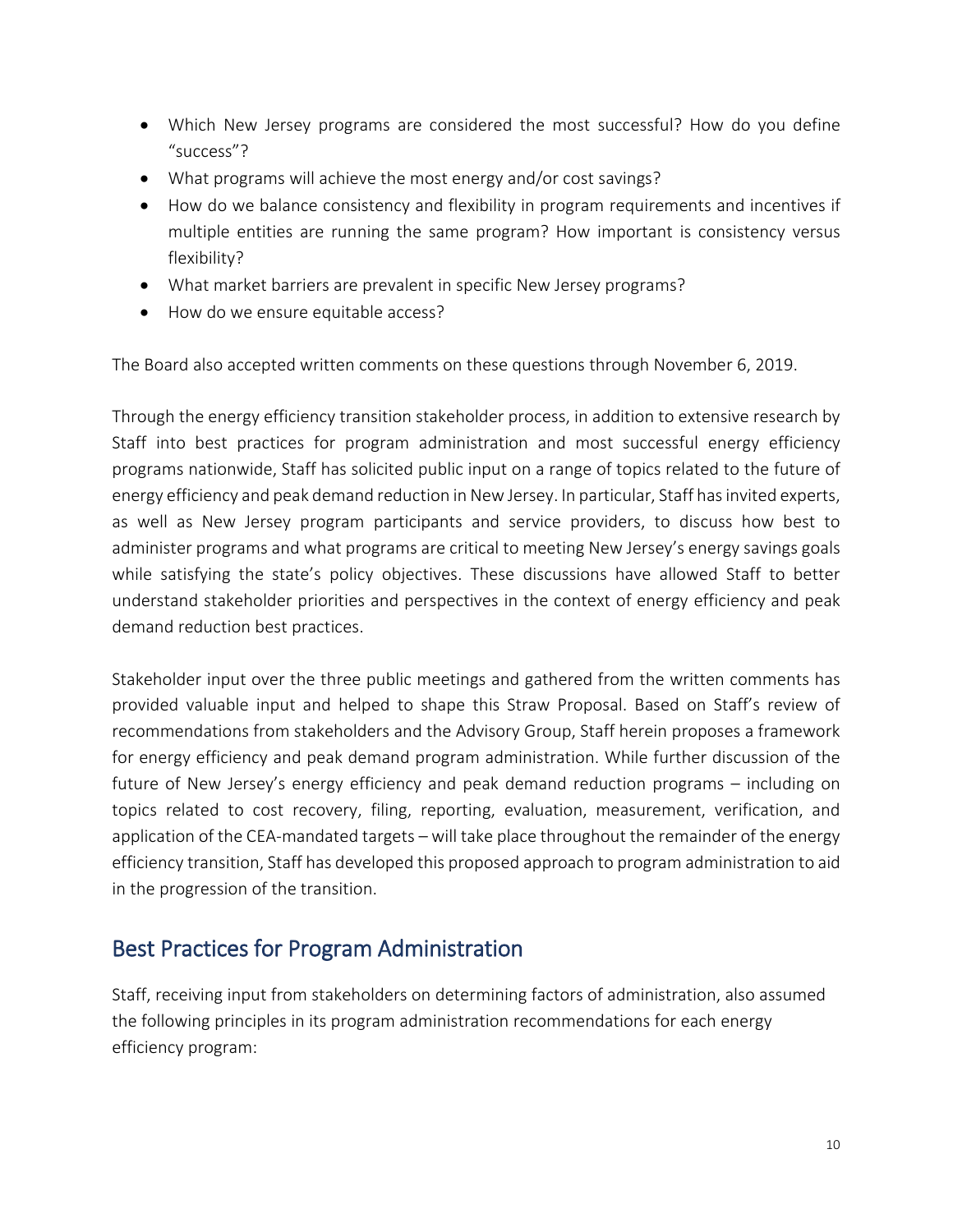- Programs that have important structural elements that cross jurisdictions are best handled at the state level, either by the State, through joint and close coordination of the utilities, or co-managed between the State and the utilities.
- Programs that rely heavily on the use of contractors are generally best handled at the utility level where the utility can build stronger relationships and take on co-branded advertising and marketing efforts.
- Programs that rely on customer data or advance metering infrastructure (AMI) are best handled by utilities because of data access issues.
- Programs for which there are important equity considerations are best handled at the State level or co-managed so that differences in demographics among utilities do not impact equitable access to service.

## <span id="page-10-0"></span>PROGRAM ADMINISTRATION FRAMEWORKS

The choice of an administrative structure for energy efficiency and peak demand program delivery can play a critical role in achieving energy savings and maximizing myriad benefits. As Staff has engaged with stakeholders and experts regarding the most effective methods for administering energy efficiency programs, several key issues and priorities have emerged. Chief among these priorities to stakeholders is meeting the state's energy efficiency goals in a way that benefits all residents, current and future, in the most cost-effective manner. Equitable access to energy efficiency options for customers throughout the state, regardless of address, socio-economic status, or utility provider, is key to meeting this priority. Critical administration efficiencies must be achieved, and close and active collaboration between the State and utilities will be required in order for the state to reach its energy efficiency goals while minimizing costs for ratepayers. Programs must be designed to meet policy priorities in the most effective manner. These priorities, combined with the need for simplicity, consistency, and coordination, ultimately guided Staff's recommendations regarding the administration of programs. Simply stated, certain energy efficiency and peak demand programs are most successfully run by certain entities.

The various objectives of different energy efficiency and peak demand programs create opportunities for different program administrators (PAs) to leverage their strengths in order to maximize residents' access to each program's benefits. While the current suite of energy efficiency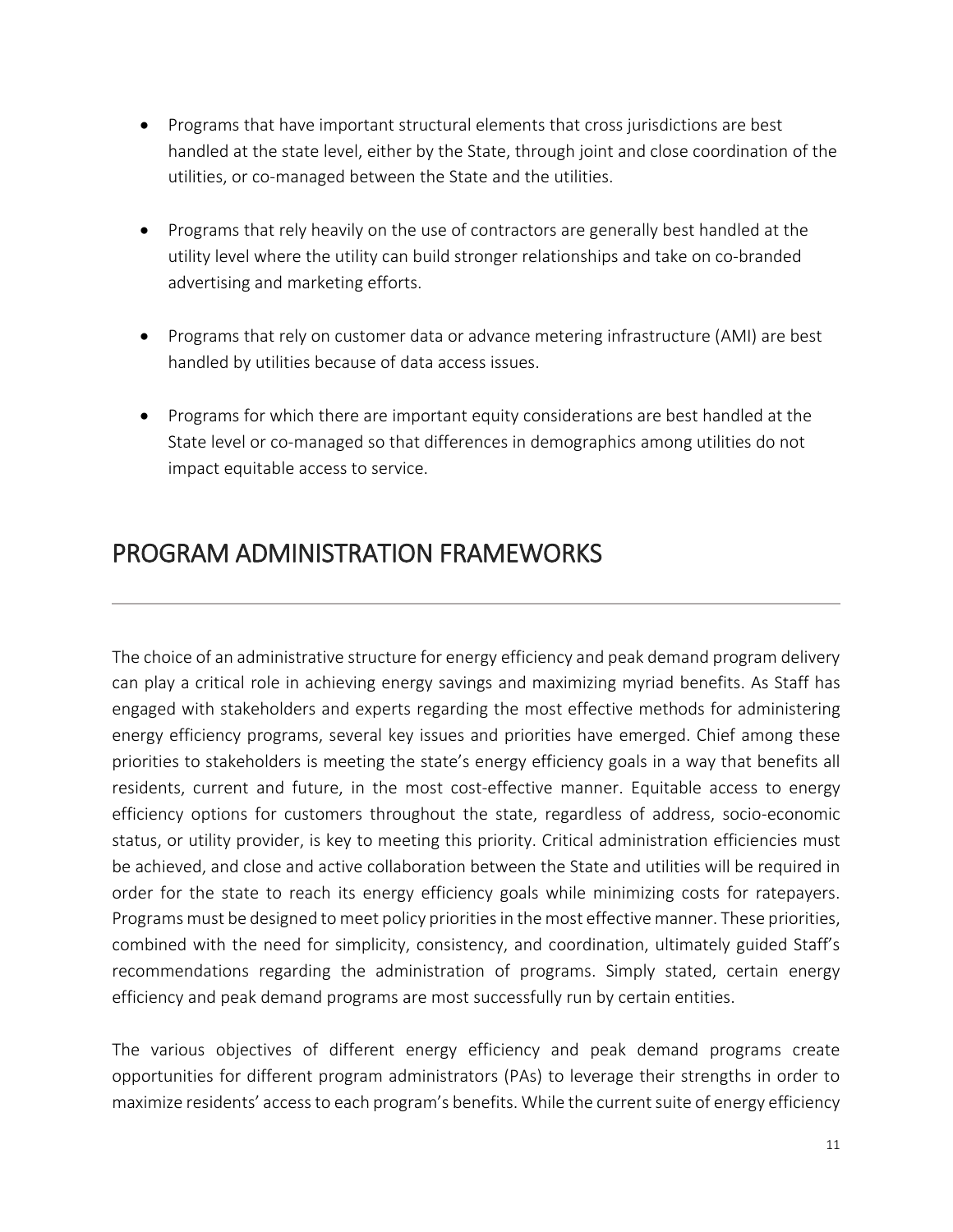programs offered through New Jersey's Clean Energy Program and the state's utilities is strong, there are additional opportunities to leverage the strengths of respective PAs in order to augment energy efficiency and peak demand offerings in New Jersey and to chart a course towards CEAmandated program improvement.

Staff proposes that the following program administration framework be utilized in order to best serve the residents of New Jersey while considering the impact of energy efficiency programs on ratepayers, ensuring equitable access, and reducing energy usage:

- Utility Administration: Staff believes that the utilities are best suited to deliver certain energy efficiency and peak demand reduction programs. In particular, utilities are best suited to deliver programs that are based on existing customer relationships and that rely on utility data and systems. As discussed further below, certain utility administered programs are best delivered on a consistent statewide basis, whereas others may be still effective when modified for each specific utility territory.
- State Administration: As demonstrated by panelists at stakeholder meetings and through research into program best practices, the Division of Clean Energy, the state Administrator of energy efficiency programs (State), is well poised to provide programs delivered in coordination with other statewide or state policy-led efforts. The State is also ideally suited to deliver those programs serving certain customer categories, such as governmental entities, or including certain market transformation activities, such as new construction standards, which are best coordinated by a single entity with jurisdiction across New Jersey.
- Co-managed Administration: As demonstrated by the successful administration of the state's Comfort Partners program, Staff recommends that some programs be administered with close oversight and day-to-day collaboration between both the State and utilities, in order to leverage the strengths of both program administrators and ensure that all customers are served most effectively.
- Statewide Consistency: Staff agrees with many of the stakeholder comments that in most cases program delivery is most effective on a statewide basis in order to eliminate market barriers to participation, particularly informational barriers caused by customer or service provider confusion, and increased administrative burdens. Therefore, Staff seeks to emphasize that, regardless of administrator, core programs are recommended to be administered on a statewide, consistent basis in order to increase customer access and participation. A key consideration for statewide consistency will be effective branding of the portfolio instead of many individually branded programs. Effective branding has been key to success in other states.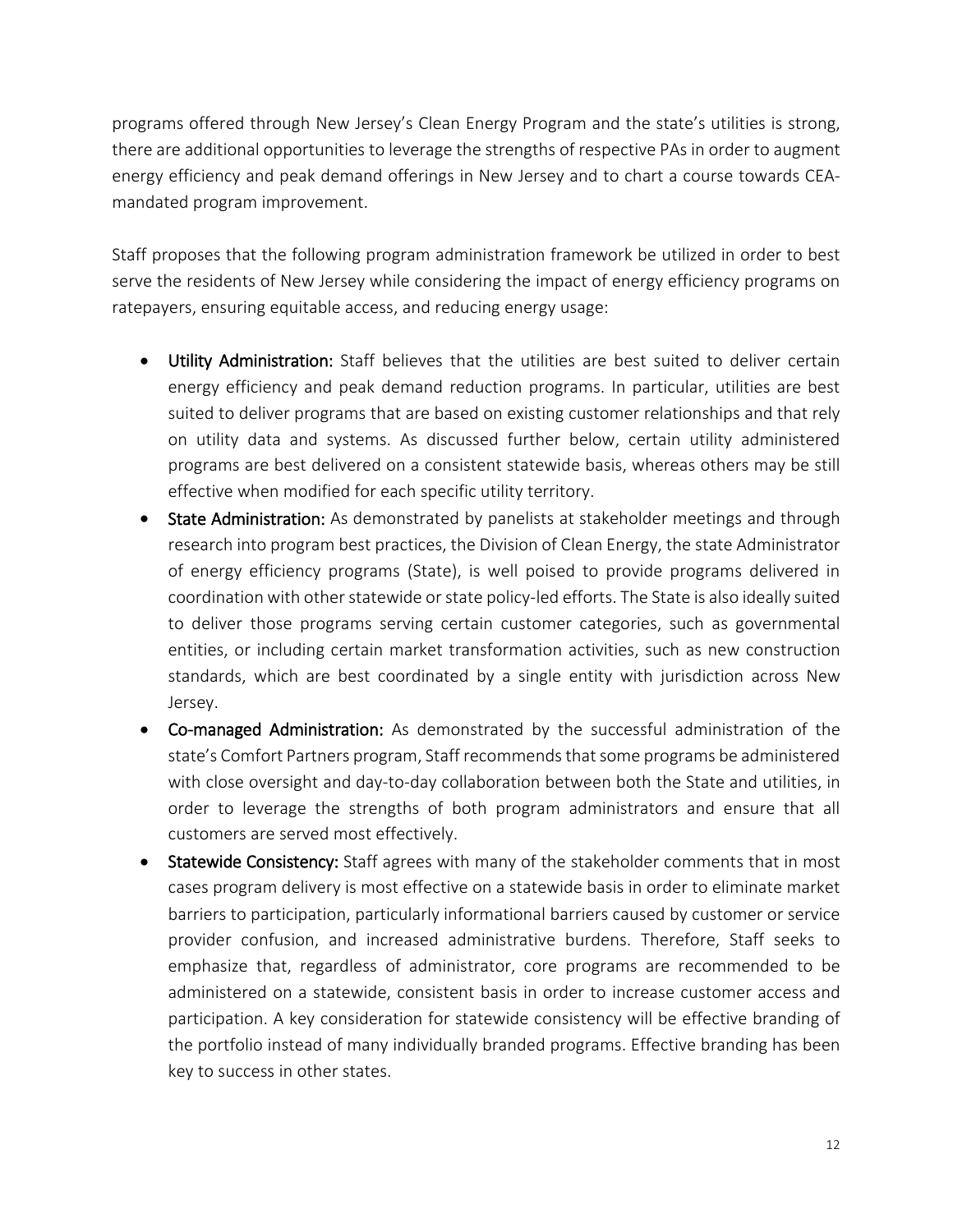Input from stakeholders, as well as recommendations based on nationwide energy efficiency program best practices, lead Staff to conclude that PAs are best suited to participate, according to their strengths, within certain energy efficiency or peak demand reduction program structures. Staff, therefore, recommends the following approach to program administration in order to leverage the respective strengths of various program administration frameworks.

### <span id="page-12-0"></span>Core Programs vs. Additional Initiatives

One of the Board staffs main priorities is ensuring equitable access to energy efficiency and peak demand reduction programs and opportunities for all New Jersey residents, businesses, and institutions. Maintaining statewide consistency of energy efficiency and peak demand reduction programs will help guarantee that ratepayers of all classes have the ability to participate in programs that address their needs regardless of where they are located in the state.

At the same time, Staff clearly heard from stakeholders that flexibility is required to ensure that New Jersey meets the CEA's ambitious energy savings targets. To that end, the utilities will have to significantly expand the scope of their respective energy efficiency and demand response portfolios. As each service territory varies by geography, demographics, savings potential, and a myriad of other factors, utility filings will not be identical. Additionally, while some utilities have more experience running energy efficiency programs in New Jersey than others and may be ready to implement a wide variety of programs, other utilities may require longer ramp-up periods to implement their offerings. Striking a balance between flexibility and consistency will be crucial to achieving the CEA's targets, reaching all customer segments, and limiting market confusion. The Demographic Analysis will aid in identifying territorial variances.

As such, the programs proposed in this document have been divided into Core Programs and Additional Initiatives. "Core Programs" refer to base programs which Staff believes will be critical to meeting the energy efficiency targets and which, in large part, currently comprise a majority of NJCEP offerings. Staff anticipates that, whether administered by the State or utilities, these will continue to be available to public utility customers throughout the state. "Additional Initiatives" refer to auxiliary programs and program features which will enhance the Core Programs' success and/or focus on policy goals not solely related to energy efficiency. These initiatives may also include utility-specific pilot programs which may not be appropriate or ripe for statewide implementation but could be viable in a specific service territory. The State and the utilities will garner important peak demand reduction from the energy efficiency programs. There will also be programs specifically focused on peak demand reduction and demand response; these are listed in a separate section. Each New Jersey investor-owned utility will be required to administer, at a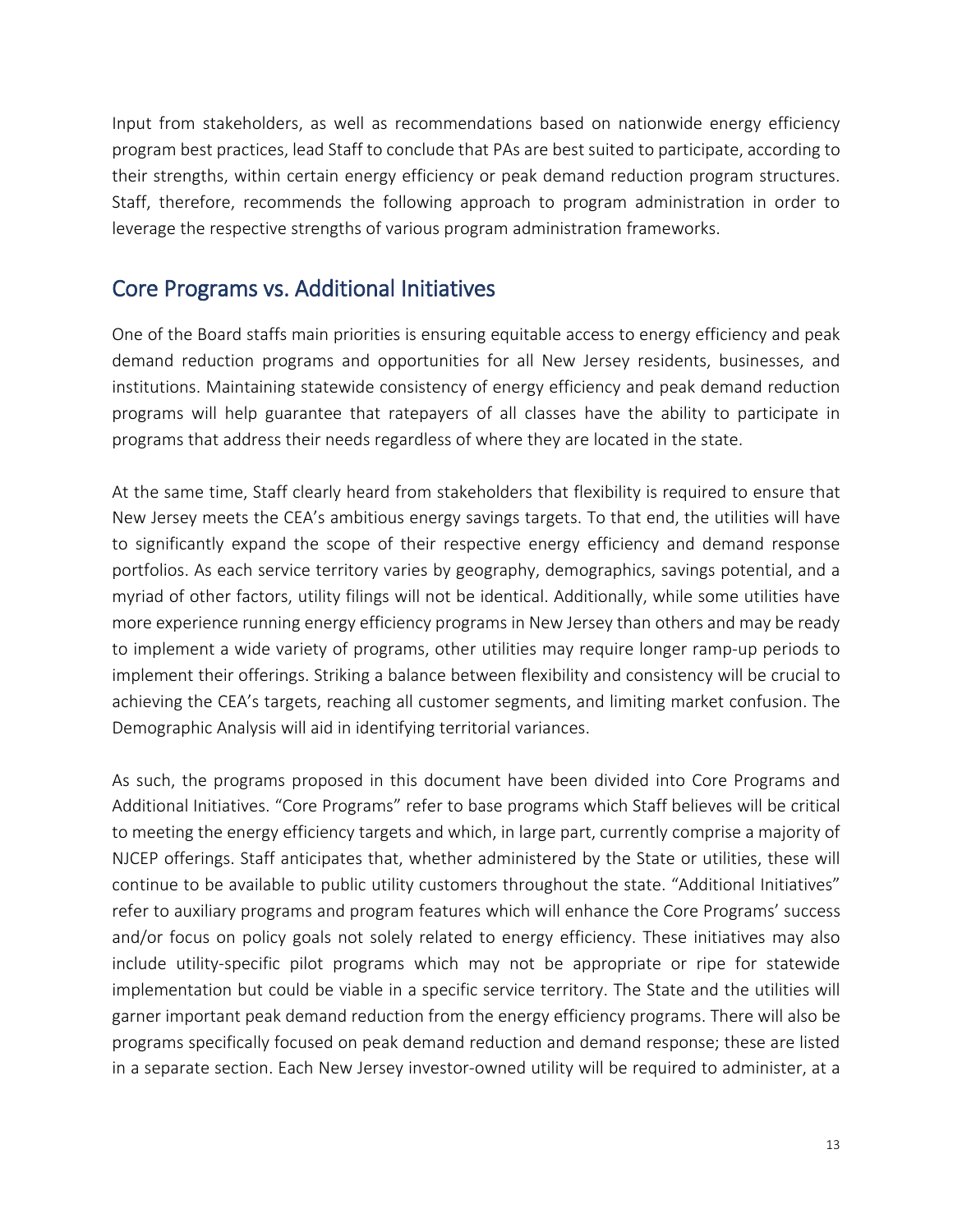minimum, the existing core programs and may provide enhancements to the core programs where modifications can achieve greater savings.

## <span id="page-13-0"></span>PROGRAM RECOMMENDATIONS

The following sections describe the proposed distribution of energy efficiency programs in New Jersey according to which entity should be the primary program administrator, whether Stateadministered, utility-administered, or co-managed. In many cases, there are clear advantages to either a State- or utility-administered program, and the DCE has sought to allocate programs according to where they will be most effectively and successfully implemented in order to reach the state's energy efficiency and clean energy goals. Other co-managed programs seek to combine the strengths and resources of both the State and utilities in order to deliver the best programmatic offerings for customers. Therefore, the following programs are organized by their intended reach, either statewide or by service territory, and also by which entity could maximize the benefits of each program. There are also several programs which could benefit from comanagement between the utilities and the State.

## <span id="page-13-1"></span>Utility Administered Core Programs

Utility administration works best for programs that can leverage utilities' knowledge of energy consumption, customer demographics, workforce infrastructure, and existing customer relationships within their service territories. Utility access and increased customer access to energy use data enables the design of more personalized services and programs, targeted outreach, and individualized solutions for customers. Utilities can offer flexible financing options, such as on-bill repayment. Customers may also have more "brand awareness" and direct communication with their utility, which can facilitate adoption of energy efficiency measures.

### <span id="page-13-2"></span>Residential

#### <span id="page-13-3"></span>Home Performance with Energy Star®

Programs for existing residential buildings will be comprised of a comprehensive program administered by the utilities through which customers will receive energy efficiency rebates and incentives. Opportunities will be available to customers undertaking a full home energy audit and implementing identified measures. Utilities are well-suited to implement this program because of their access to customer data that can inform optimal energy efficiency measures, their existing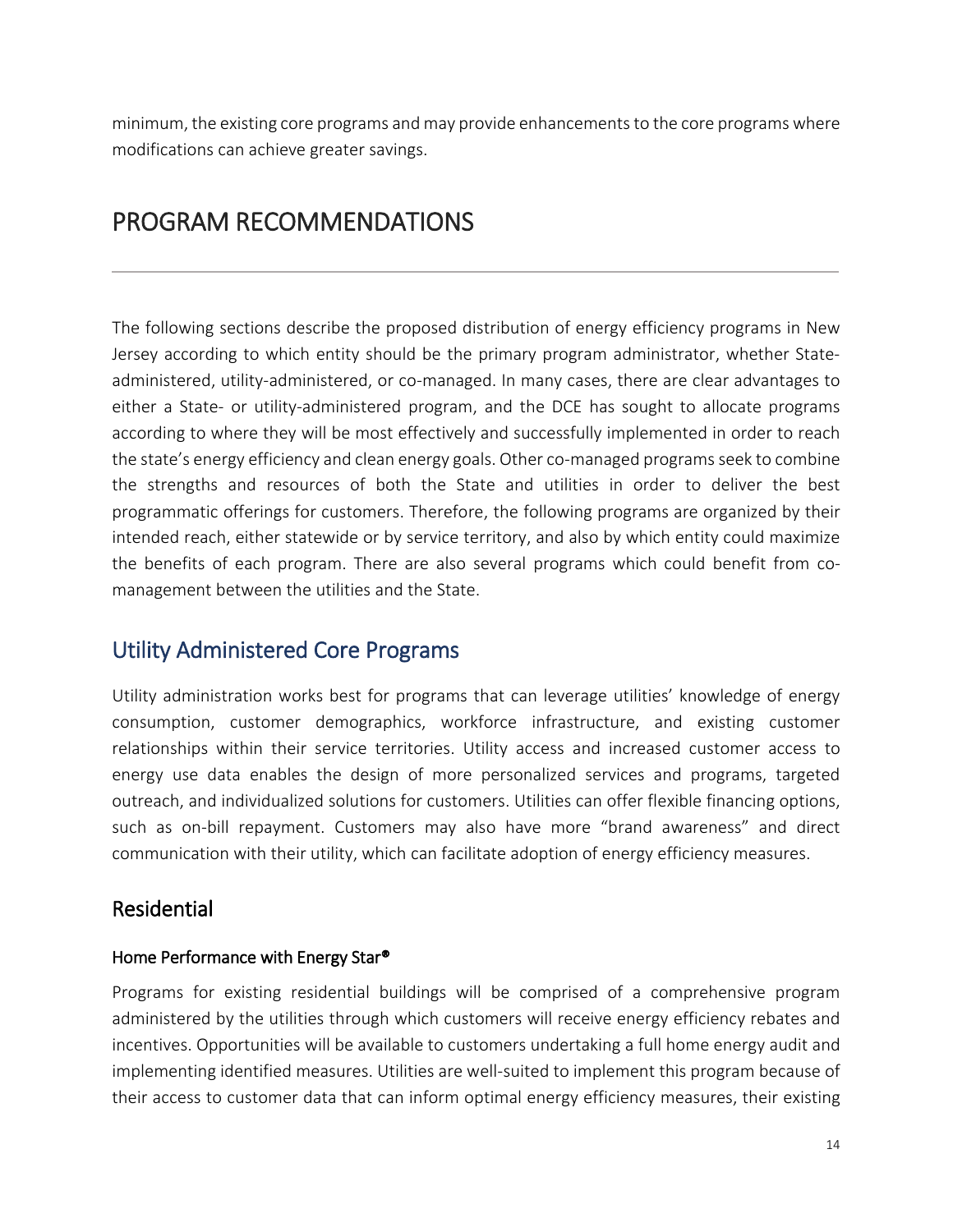relationships with customers, their ability to use targeted marketing to identify potential program participants, and their ability to offer on-bill financing to program participants.

Home Performance with ENERGY STAR (HPwES) is a national home performance improvement program developed by the Environmental Protection Agency (EPA) and administered by the Department of Energy (DOE). The objective of the program is to offer a comprehensive or wholehouse energy efficiency improvement package based on sound building science principles that produces predictable savings and that improves a home's energy efficiency, comfort, safety, and durability. The New Jersey HPwES program is built on two parallel delivery strategies: provide information, education, and incentives directly to customers to encourage them to undertake significant energy efficiency improvements to their homes; and encourage contractors to receive the proper training and Building Performance Institute (BPI) GoldStar Program qualifications to provide high quality home energy efficiency services. BPI certifications are based on national standards that ensure that home assessors have the skills required to identify and realize savings opportunities and that best practices are met. Stakeholders have clearly pointed to the need for consistent and robust training for contractors and home assessors, and this will be a critical function to maintain and improve these programs.

#### <span id="page-14-0"></span>WARMAdvantage and COOLAdvantage

The WARMAdvantage and COOLAdvantage (HVAC) programs are designed to increase sales and the installation of high efficiency heating, water heating, and air conditioning or heat pump appliances in residential applications. Specifically, the programs cover HVAC purchases made by existing gas and electric customers of the seven investor-owned utilities in New Jersey (which together serve more than 98% of households in the state). As with the HPwES program, utilities are well-positioned to offer these programs due to their access to data, customer relationships, contractor relationships, ability to offer on-bill financing, etc. The programs are designed to reduce energy usage within the existing housing stock. Customers who are installing new or retrofitting furnace or boiler heating systems, water heating, air conditioning, or heat pump systems for their homes may be eligible for incentives if the units purchased and installed meet minimum efficiency and quality installation standards.

#### <span id="page-14-1"></span>Commercial & Industrial Programs

Utilities are well suited to administer the following commercial and industrial programs, due to their direct relationships with commercial and industrial customers, their understanding of customer energy use data and energy savings opportunities, and their knowledge of this sector's energy needs and challenges. There is a significant energy saving potential among commercial and industrial customers, which presents an important opportunity for utilities to make progress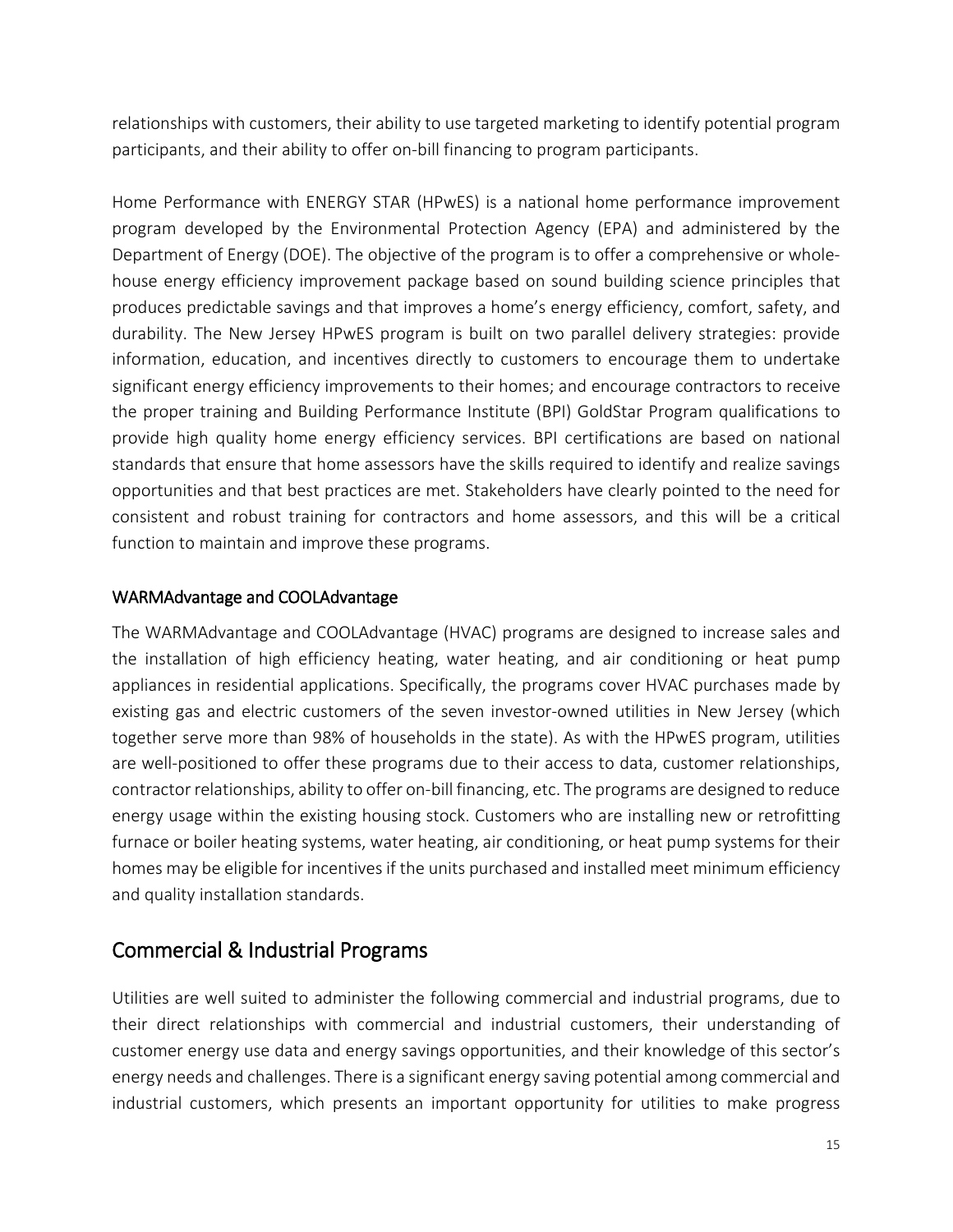towards their energy savings targets. Designing and delivering programs to this sector will also provide utilities with opportunities to leverage their knowledge to increase energy savings beyond the savings targets.

#### <span id="page-15-0"></span>Pay for Performance - Existing Buildings

The existing buildings program is currently designed for commercial and industrial buildings with peak electric demand in excess of 200 kW in any of the preceding twelve months. Given the advantages of understanding customer energy use patterns and leveraging data when administering existing building programs, utilities can utilize their strengths to more efficiently administer this program. Their access to customer data will streamline the enrollment process and may assist in identifying additional opportunities for savings. The program currently consists of a network of contractor partners who participate in the program after they have met eligible criteria. The partners provide technical services to program participants acting as their "energy expert." Energy Reduction Plans (ERPs) are drafted for each project, including a whole building technical analysis, a financial plan for funding the energy efficiency improvements, and a construction schedule for installation. The ERP must show that the package of efficiency measures will achieve a target reduction of at least 15% of total building source energy consumption. After installation, these targets are verified by analyzing post-retrofit billing data tracked through the federal Environmental Protection Agency (EPA) ENERGY STAR® Portfolio Manager platform.

#### <span id="page-15-1"></span>Direct Install

Through the current Direct Install program, small businesses whose peak electrical demand does not exceed 200 kW in any of the preceding twelve months can receive a free energy assessment of their building. The program designates a contractor to help install cost-effective energy efficiency equipment, such as lighting, HVAC, variable frequency drives, refrigeration, and motors. Utilities are well suited to run this program because their data and customer relationships will allow them to identify which customers are eligible for program participation and also which have particularly high energy use and peak loads based on their size and therefore the greatest needs and potential for energy savings.

#### <span id="page-15-2"></span>Retrofit - SmartStart

The SmartStart Buildings program focuses on renovating and installing single measure (or multiple single measure) new equipment in existing buildings to increase energy efficiency. This program will similarly be streamlined and enhanced through utility administration because utility access to billing and energy use data will provide utility program administrators with an accurate and timely determination of customer needs and energy efficiency opportunities. These direct connections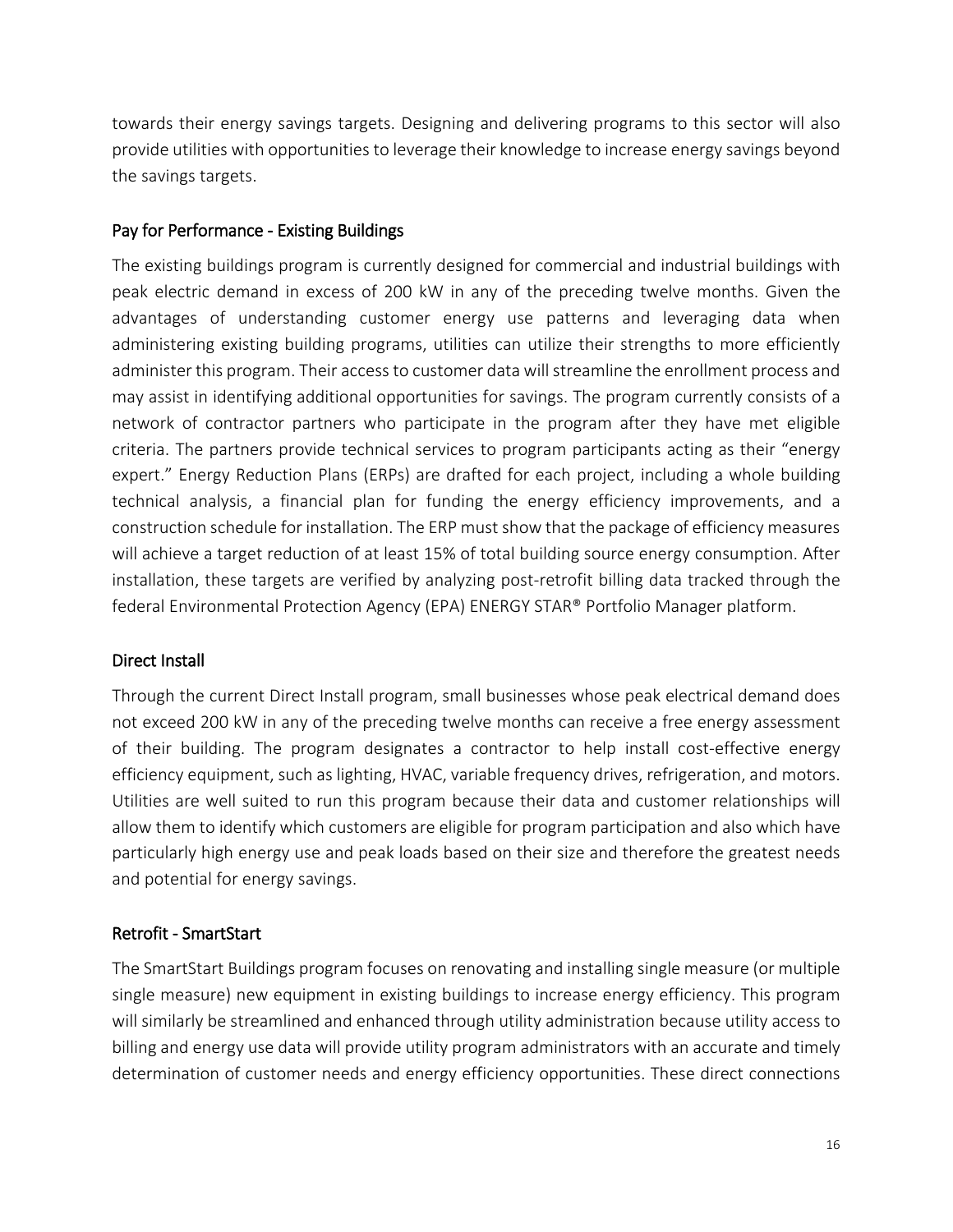and history of customer relationships, as well as their seasonal energy use trends and business needs, will allow utilities to complete projects in a more efficient manner.

#### <span id="page-16-0"></span>Customer Tailored Energy Efficiency Pilot

This program offers a streamlined approach to developing and implementing energy efficiency projects and, in particular, offers customers opportunities to integrate custom energy efficiency measures, i.e., those without prescribed rebates, into their project. The program is designed for mid-sized to large customers and allows multiple prescriptive and custom measures to be bundled into one project. Custom programs are well administered in conjunction with prescriptive and whole building programs and should be included in the suite of incentive and rebate programs for customers with unique needs. Staff have heard from stakeholders that, because flexibility is critical to ensuring customers' special efficiency needs are met, utilities can effectively administer this program.

#### <span id="page-16-1"></span>Large Energy Users Program

The Large Energy Users Program (LEUP)'s goal is to provide large commercial and industrial utility customers that have facilities in New Jersey with the opportunity to self-invest in energy efficiency. The program incentivizes building owners or users to upgrade or install energy conserving measures in existing buildings and offsets these capital costs, provided that projects meet the program's eligibility and program requirements. Efficiency upgrades are customized to meet the requirements of the customers' existing facilities, while advancing the state's energy efficiency and peak demand reduction goals. Utilities will be able to leverage customer data and relationships through dedicated customer account managers in order to take a comprehensive approach to managing and reducing large energy users' consumption and to help these customers make more informed decisions about their opportunities for savings. As expressed during the public stakeholder meetings, large energy users are one of the customer bases with the most significant potential for energy savings in New Jersey, and it is integral that utilities leverage their strengths as PAs in order to maximize energy savings in this sector.

### <span id="page-16-2"></span>State Administered Core Programs

The majority of current energy efficiency program offerings are provided by statewide programs funded by the Societal Benefits Charge (SBC) and administered by the NJCEP. State administration allows for programs to be implemented across utility service territories covering the entire state, which has a host of benefits and ensures more equitable access to program offerings. A welldesigned State-run program can reduce costs to ratepayers by minimizing fixed costs, avoiding duplicative administrative costs, and creating economies of scale. State administered programs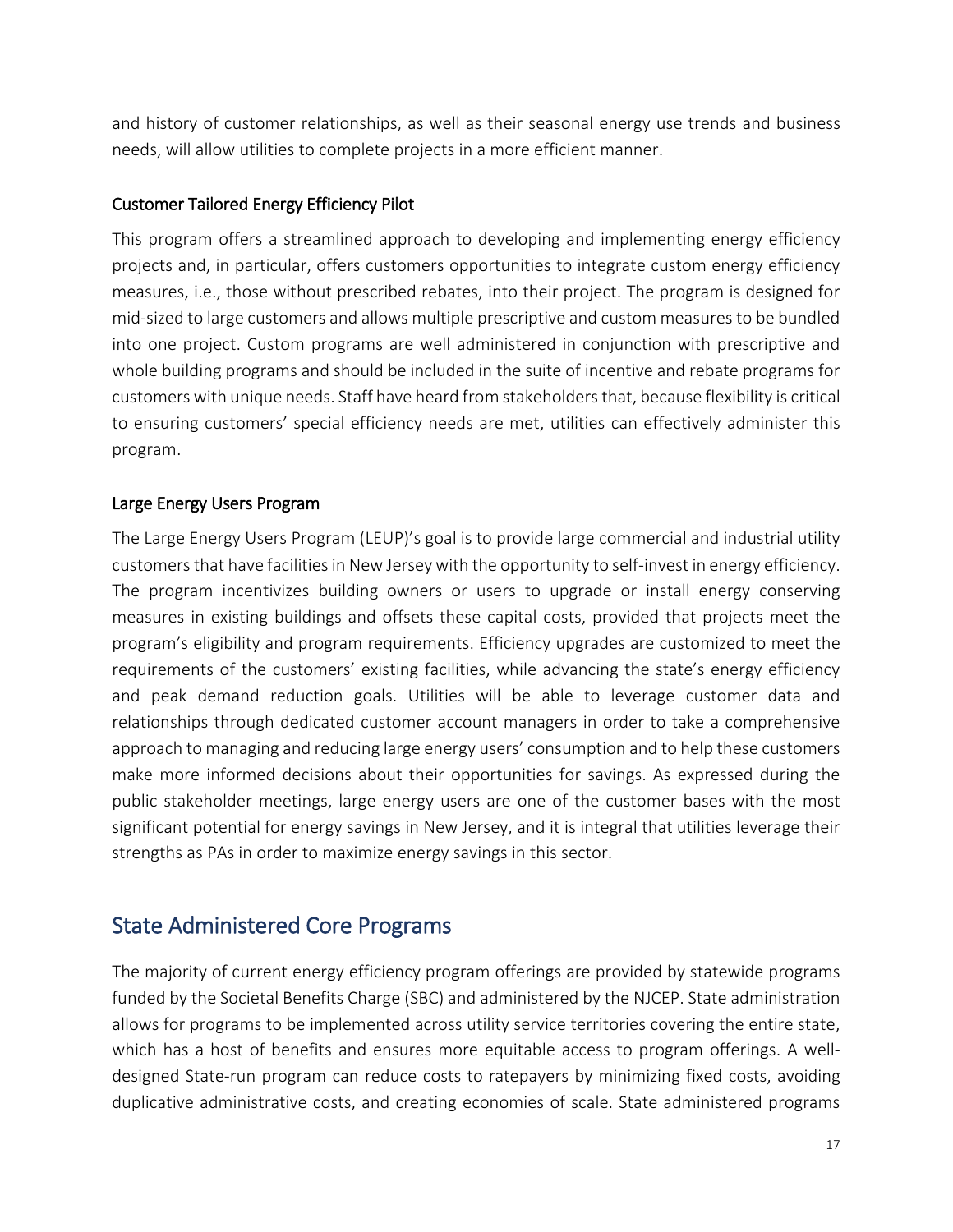can also minimize transaction costs for trade partners operating in multiple utility service territories. Similarly, consistent incentives and program requirements, as well as a single point of contact, will increase predictability in program implementation and reduce market confusion among both the contractors delivering the programs and the customers participating in them; this will result in greater program participation overall and a more positive customer experience. The State is also best poised to deliver programs that benefit from coordination with other state agencies, as NJCEP is best positioned to work with other New Jersey-wide agencies to encourage energy efficiency across the entire state.

For example, the State is best positioned to continue offering new construction programs in order to facilitate collaboration with and establish consistency in its program offerings to the new construction industry, which often works across utility service territories, and to continue to foster trade ally partnerships with such entities. Limiting the delivery of new construction programs by utility service territories can lead to confusion caused by multiple points of contact and inconsistent program opportunities. Importantly, the State is best able to align new construction programs with updated building codes and coordinate with other state agency-offered programs.

### <span id="page-17-0"></span>Residential

#### <span id="page-17-1"></span>Residential New Construction

The Residential New Construction (RNC) program is designed to increase the energy efficiency and environmental performance of residential new construction buildings in New Jersey. The program's strategy is to establish standards for energy efficient new construction using national initiatives, including the EPA ENERGY STAR® Certified Homes program and the DOE Zero Energy Ready Home (ZERH) program. The RNC program offers technical support and incentives to builders of new single or multifamily residential structures or homes undergoing complete rehabilitation that comply with these standards. To participate in the RNC program, builders agree to work with independent third-party inspectors who inspect, measure, and test the home's performance during and after construction. Incentives are designed to partially offset the construction costs associated with building higher efficiency homes. The State will best be able to work with codes officials and other state agencies to support this program through advancements in codes and standards and is best positioned to work with trade allies across the state, such as large developers, who are rarely bounded by utility territories.

#### <span id="page-17-2"></span>Retail Products

The Retail Products program provides financial incentives and support to retailers who sell energy efficient products in-store, such as lighting and power strips. The State should continue to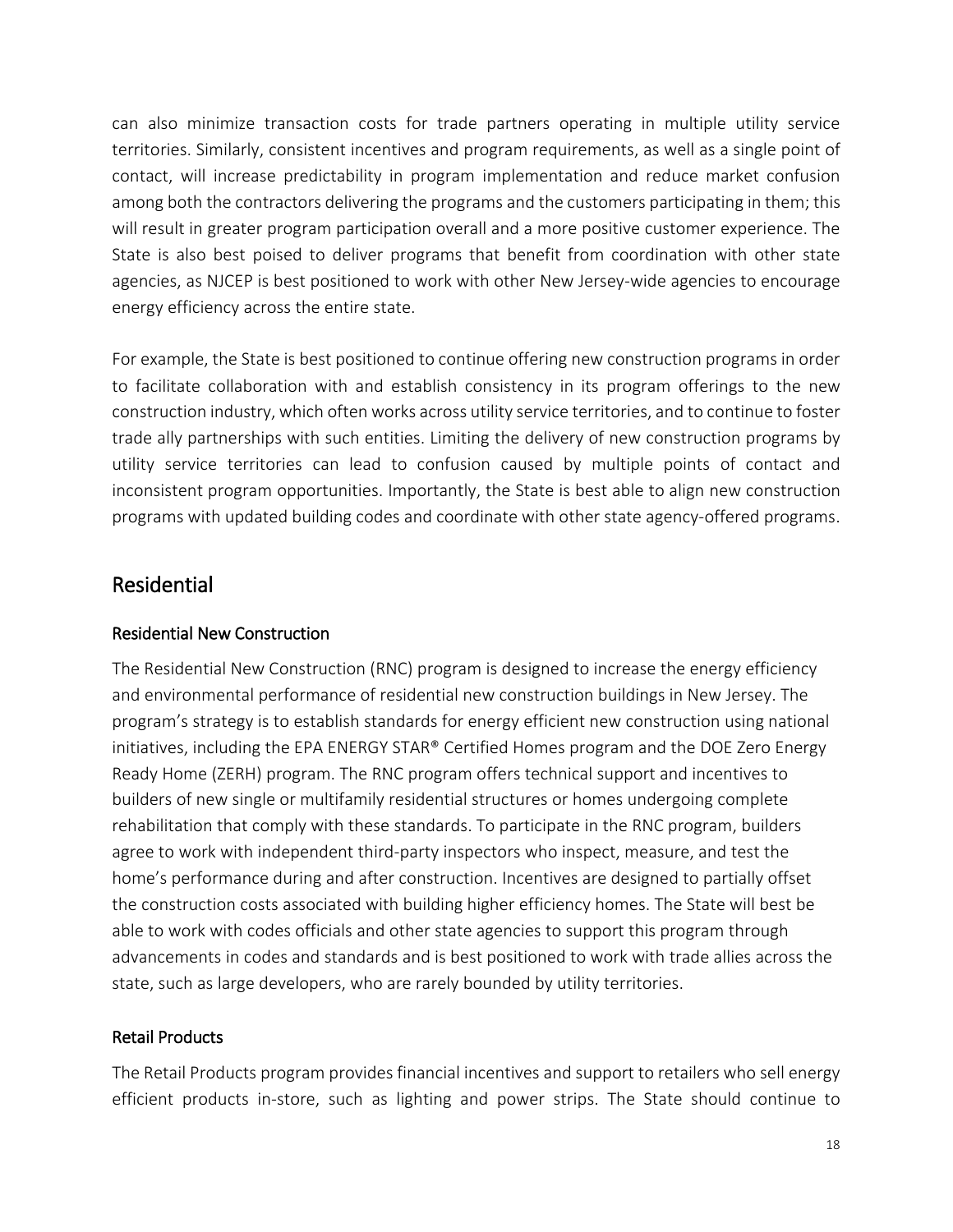administer this program, as it is better positioned to negotiate for statewide deployment of products available to all customers. Customers may shop across utility territories, and it is important that offerings be consistent statewide. The State currently has numerous partnerships established and will continue to leverage these existing relationships to ensure increased savings. As federal lighting standards continue to improve, the potential savings from this program will decrease. Therefore, it will be more efficient for the State to leverage its existing partnerships to achieve as many savings as possible in the short-term.

## <span id="page-18-0"></span>Commercial & Industrial

#### <span id="page-18-1"></span>Pay for Performance - New Construction

Similar to the Residential New Construction program, the State can enhance opportunities for energy savings by administering the new construction program for commercial and industrial customers. Since developers work across service territories and often across state lines, the Sate (NJCEP in cooperation with the New Jersey Department of Community Affairs) will be in a better position to coordinate program incentive opportunities with progressive improvements to building energy codes and other complementary opportunities. The Pay for Performance Program - New Construction program (P4P-NC) is designed to incentivize building owners, developers, or other applicants to take a comprehensive, long-term approach to incorporating energy efficiency in their buildings. Rather than providing incentives to replace existing equipment with higher efficiency equipment, the P4P-NC program seeks to transform the way in which contractors and design professionals consider energy use pre-construction. This is achieved by requiring the use of standardized energy simulation software to estimate full lifecycle costs rather than only initial costs and then encouraging building owners and their designated contractors to continue to measure and verify the facility's energy consumption and savings year after year. A portion of the incentive is based on this measurement and verification component. The P4P-NC program is designed for new commercial and industrial buildings with 50,000 square feet or more of planned space, as well as buildings undergoing substantial renovation.

#### <span id="page-18-2"></span>Combined Heat & Power - Fuel Cells Program

NJCEP supports the statewide growth of Commercial and Industrial Combined Heat & Power and Fuel Cell (CHP-FC) technologies to enhance energy efficiency through on-site power generation and productive use of waste heat. The CHP-FC program should be administered by the State, as it is best positioned to establish access to and provide comprehensive planning and coordination for customers. These projects can be significant in terms of multi-year development timelines, cost, and payback period and should be administered by the State. In order to limit administrative costs, the same program should be offered by the State to other large customers.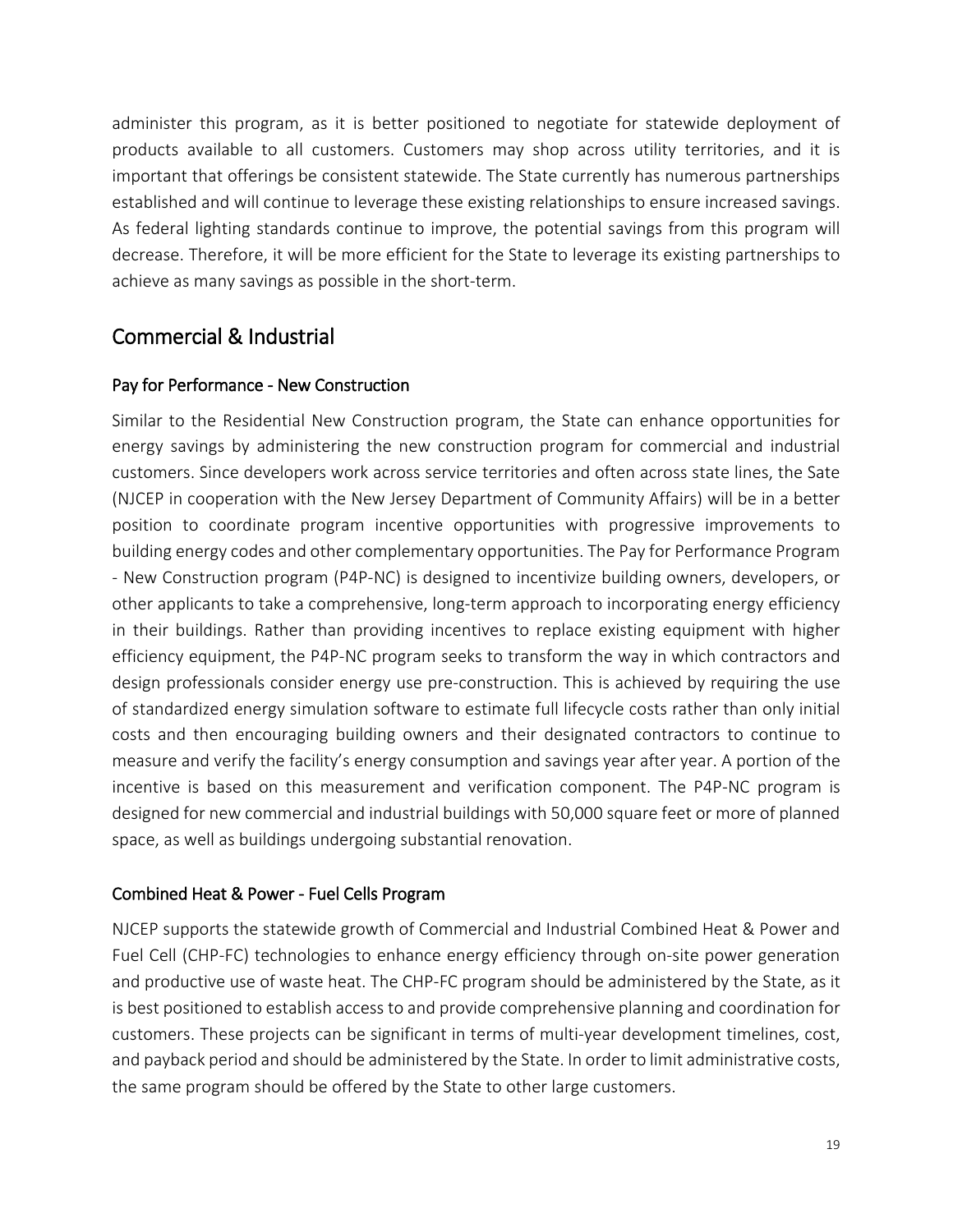#### <span id="page-19-0"></span>Local Government Energy Audit Program

The Local Government Energy Audit (LGEA) program allows local government agencies, state contracting agencies, public agencies, state colleges and state universities, and 501(c)(3) nonprofit agencies with the opportunity to have their facilities reviewed to identify how they currently use energy and what steps they could take to reduce that usage. The cost of this audit is covered, up to the current incentive cap of \$100,000 (\$300,000 for hospitals), through NJCEP. The audit requires no out-of-pocket expenses to the entity being audited, which is a critical component that encourages agencies to undergo these audits and ultimately often benefits the state's residents as a whole. The audit evaluates equipment on-site, reviews the utility bills, benchmarks the facility against other similar facilities, and considers the opportunities for both energy efficiency and alternative energy generation. The product of the audit is a road map showing suggested changes, estimated costs, energy savings, and estimated timing for the return on investment. The Sate is in the best position to effectively market this program due to its relationships with various public entities, universities, and non-profits. Moreover, local governments are typically risk adverse. Having a program that is run directly by the State and which carries with it the imprimatur of the State's backing, is an important selling point for the audit. Finally, the State's direct oversight and operation of the program enables it to target specific local governments while keeping in mind larger policy priorities, such as environmental justice or other valid governmental purposes, a balance which would be more difficult to reach under territory-focused programs.

#### <span id="page-19-1"></span>Energy Savings Improvement Program

The Energy Savings Improvement Program (ESIP) was created to assist local governmental agencies in funding energy efficiency and energy reduction projects. Under the ESIP law, all governmental agencies – including state agencies, authorities, public institutions of higher education, county colleges, local boards of education, and county and municipal governments – can make energy-related improvements to their facilities and pay for the costs using the value of energy savings that result from the improvements of an ESIP project. The improvements are done via Energy Conservation Measures (ECMs) such as lighting, occupancy sensors, chillers, boilers, HVAC equipment, demand management controls, renewable energy, and Combined Heat & Power systems with a defined payback period. The ESIP Coordinator works with the DCE and applicants to maximize funding opportunities. Considering the nature of the work, the direct access to local governmental agencies, the natural growth of this program out of the local governmental audits, and the requirements of the law, the Board and the State Energy Office (SEO) should continue to manage this program.

#### <span id="page-19-2"></span>State Facilities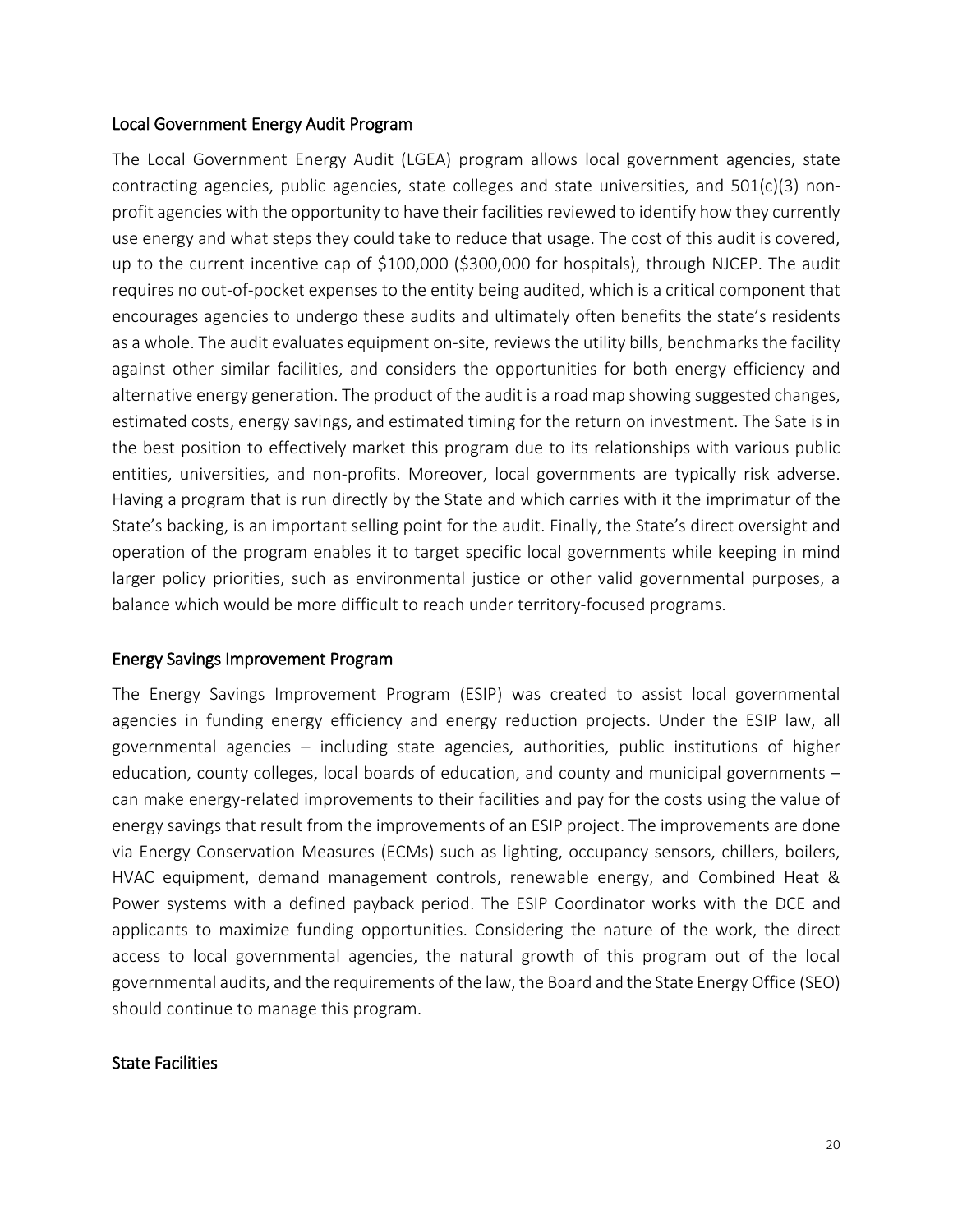The BPU's SEO works hand-in-hand with existing state agencies to improve energy systems in state government facilities. The SEO works in partnership with the New Jersey Division of Property Management and Construction (DPMC) and other Treasury agencies within the Energy Capital Committee (ECC) to identify facility projects within the state at governmental and/or quasigovernmental agencies and to implement energy reduction, energy savings, and energy efficiency projects.

Guided by administrative priorities, a state agency is best suited to "lead from within" to encourage energy efficiency actions for other state government agencies. For example, Executive Orders have directed state agencies to notify and subsequently work with the SEO on all energy related projects and programs. The SEO, in conjunction with the other state agencies, is in a unique position to provide technical support and, in some cases, funding for energy upgrades and efficiency projects at state facilities. The SEO's intimate knowledge of opportunities within state buildings and campuses, as well as knowledge of capital improvement planning and funding cycles, has aided in identifying the state sectors, facilities, and systems that would benefit most from projects. Thus, the SEO and state partners should retain oversight and execution of this program.

## <span id="page-20-0"></span>Additional Initiatives

In addition to the core programs, new initiatives will be developed and implemented in subsequent years of New Jersey's next generation energy efficiency and peak demand reduction programs.

## <span id="page-20-1"></span>Additional Utility-Led Initiatives

## <span id="page-20-2"></span>Behavioral Programs

There are many opportunities for utilities to leverage their access to customer usage data to develop programs that educate their customers regarding their energy use and offer resources to reduce usage. Stakeholders have been clear that these programs are effectively run by utilities. For example, these could include programs that break down a customer's use in a granular, easy to comprehend manner, comparing their use to those of similar buildings in the area and encouraging habits that reduce consumption. Once engaged with the customer about their usage, utilities will be better positioned to point customers inspired by this information to the specific program(s) that can best address their specific needs.

## <span id="page-20-3"></span>Strategic Energy Management (SEM) Programs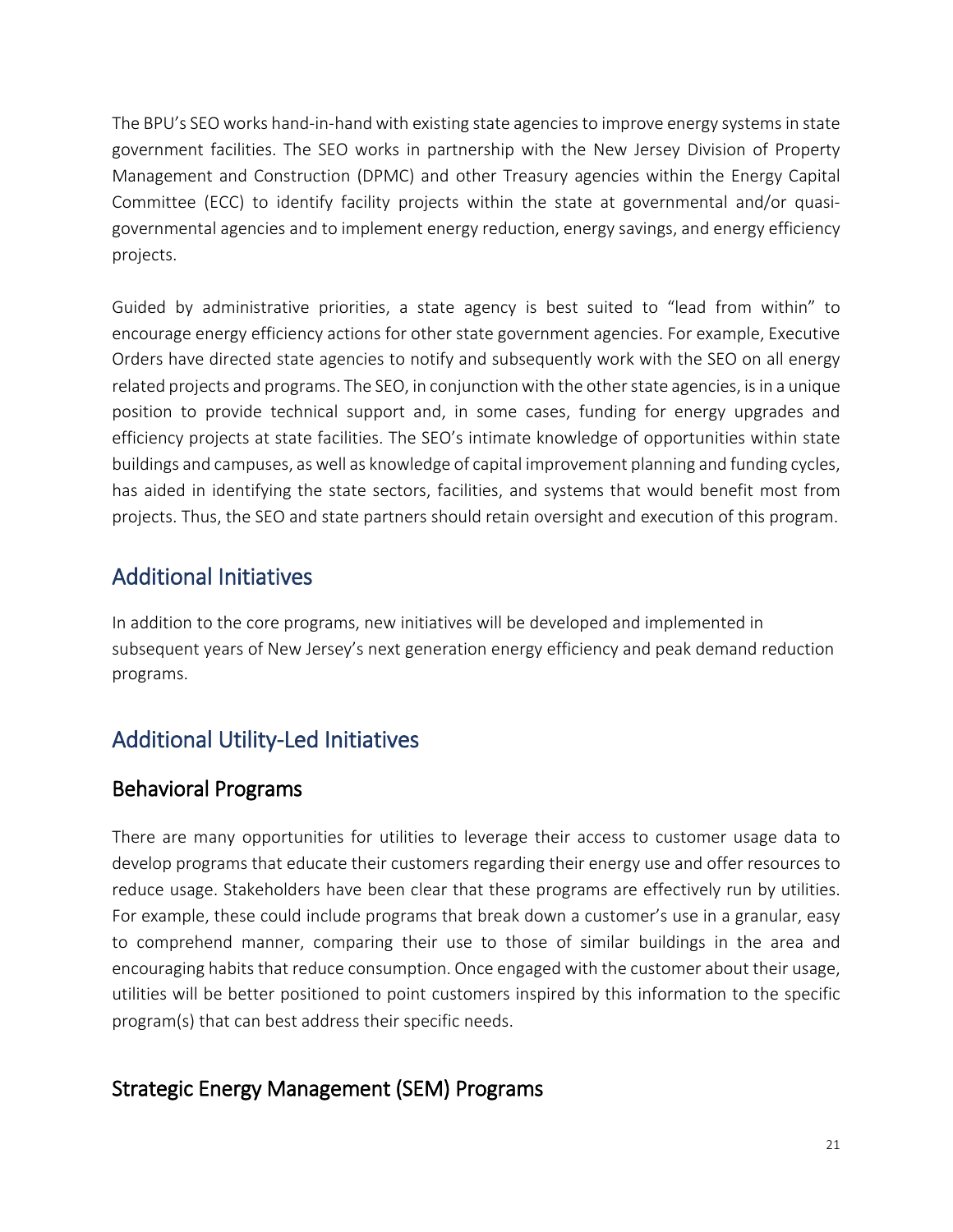Utilities have the opportunity to provide holistic strategic energy management programs to commercial and industrial customers by using energy data to recommend energy management practices that are tailored to each customer. Understanding specific building and operational characteristics coupled with actual energy data gives utilities the ability to optimize the selection of appropriate energy efficiency measures and operational best practices, and to evaluate the efficacy of these measures toward continuous energy performance improvement.

## <span id="page-21-0"></span>On-Bill Financing Options

Utilities are able to offer flexible financing options, such as on-bill repayment and other types of bill credits. These financing options provide a more streamlined process for financing energy efficiency upgrades and allow for quicker incentive payments to consumers, which can increase energy efficiency adoption. On-bill financing can be particularly influential for residential and smaller commercial customers who may not have sufficient capital to expend on efficiency measures and who may be unable to wait long periods of time to receive a rebate or incentive. Having a streamlined financing process that is able to deliver quick payments to such consumers could increase participation in energy efficiency and peak demand programs and eliminate some of the financial barriers to energy efficiency

### <span id="page-21-1"></span>New Pilots

#### Non-Wires Alternatives and Non-Pipes Solutions

To help achieve the goals in the draft 2019 Energy Master Plan to decarbonize the energy sector, utilities must plan, propose, and adopt non-wires and non-pipe solutions, particularly when addressing expansions or upgrades of the distribution and transmission system or generation resources. Upon direction from the Board, each utility should propose a new program or a plan of action for new non-wires and non-pipe solutions in its service territory. Non-wires and non-pipe solutions aim to defer utility infrastructure investment in load constrained areas through the implementation of distributed energy resources (DER) and other targeted demand side management strategies. These pilots will benefit from utility administration because utilities have better access to the necessary data for program design and are best able to determine where these programs will be most effective in their service territories.

## <span id="page-21-2"></span>Other Pilot Programs

As mentioned, each utility service territory has unique challenges and opportunities for energy efficiency and peak demand reduction programs. For this reason, utilities will be able to submit innovative territory-specific pilot programs that may be useful in one territory but not in another.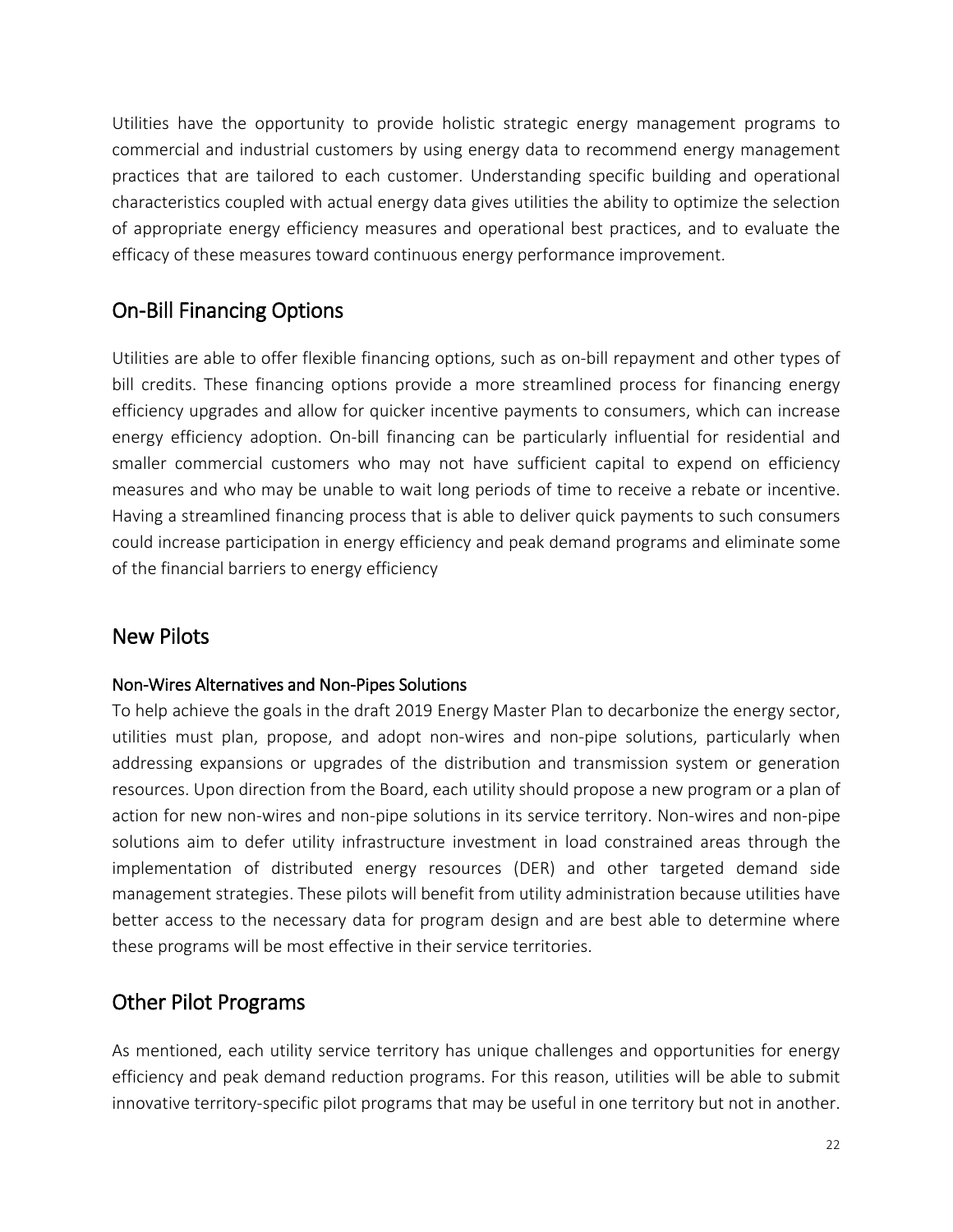If the pilot is successful, utilities should collaborate on ways to modify the program to work in other territories in order to advance innovative program design and capture all possible energy savings.

### <span id="page-22-0"></span>Peak Demand Reduction Programs

New Jersey aims to manage and reduce peak demand for both electricity and natural gas by piloting programs and developing alternative rate designs in order to encourage customercontrolled demand flexibility, manage electric vehicle (EV) charging, and otherwise support demand response programs. In addition, based on the draft 2019 Energy Master Plan goals and objectives, the State will encourage electrification in buildings and transportation, including developing new construction and retrofits to be "EV Ready" and "Demand Response Ready," with subsequent managed demand or demand shifting. New Jersey is also exploring the development of a Clean Peak Standard and is in the midst of a proceeding to evaluate opportunities to install advanced metering infrastructure (AMI) and make related infrastructure upgrades across the state in order to support enhanced energy efficiency programs. Energy efficiency and demand response programs should be leveraged together wherever possible to maximize savings, quickly respond to changing market and grid conditions, and inform future program design.

Utilities have access to information about where potential shortages may be developing, access to customer energy use data, and the existing relationships to pilot additional demand reduction programs.

## <span id="page-22-1"></span>Electric Vehicle Related Programs and Initiatives

• As the number of EVs on New Jersey's roads continues to increase, utilities must prepare for how this large influx of electrical demand will impact the grid and the utilities' ability to deliver service. Potential programs should address time-of-use (TOU) rates and EV charging demand response. TOU rates for EV owners would encourage them to charge their vehicles at off-peak hours through a less expensive TOU rate and greatly reduce the peak demand. Voluntary EV charging demand response programs could allow EV owners to give utilities access to their EV chargers during peak events to slow or delay their charging, which could have significant peak demand reduction potential. Customers could be compensated through various means and have the ability to opt out if they found the program intrusive or inconvenient.

## <span id="page-22-2"></span>Other Direct Load Control Programs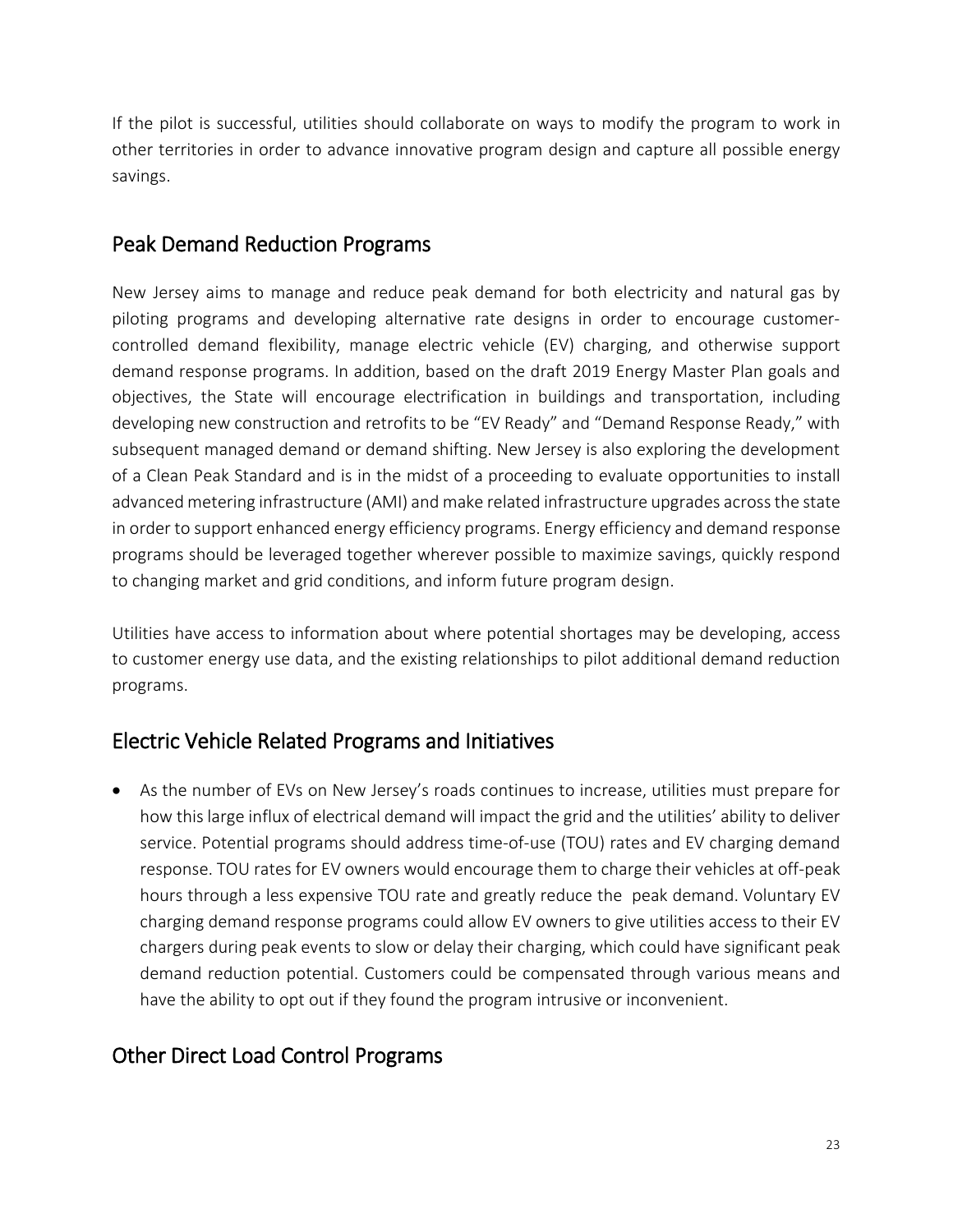In addition to the voluntary EV charging program, several other technologies can reduce peak demand by offering control over customers' demand. Installing smart switches on air conditioners, smart thermostats, and other similar equipment can allow shifting or limiting loads during periods of peak demand. Programs should be developed that allow customers to provide access to particular high-demand equipment in order to reduce customer energy use, reduce costs, and eliminate supply constraints. These programs could compensate customers via bill credit, free provision of the technology, or other methods. Direct Load Control (DLC) programs are relatively easy to implement and can result in significant peak demand reductions. Pairing a DLC program with AMI will enable utilities to react quickly and accurately during peak demand events as well.

#### <span id="page-23-0"></span>Curtailable Load Programs

Curtailable load programs which target medium (100-500 kW peak demand) to large customers can result in improvements to the reliability and functioning of the grid, if appropriately designed and implemented. In these programs, participants agree to reduce or turn off specific loads for a period of time when notified. Customers can switch off loads or adjust settings manually or automatically, depending on the agreement and availability of control technologies. Customers must be notified before a curtailable load event occurs. As with direct-load-control programs, the utility must specify the maximum number of events and durations per year; these program characteristics will substantially impact available revenue opportunities. The range of incentive structures varies widely among curtailable-load-response programs and can include a monthly capacity credit (\$/kW), monthly capacity credit plus a rate (\$/kWh) reduction, optional payment with variable strike price, or "per event" credit based on market pricing. Utilities may also choose to tier the monthly capacity credit based on the amount of advanced notification a customer signs up to receive, consistent with the revenue opportunities available under each scenario. Depending on the size of loads committed and the revenue opportunities pursued, severe penalties may be imposed for non-performance. Again, AMI can greatly bolster the effectiveness of these programs.

Utilities should propose peak demand reduction programs specific to their service territory. In addition to outlining expected program cost, utilities should explain the potential revenue opportunities available under the proposed curtailable load program. Each utility should then determine the amount of additional incentive required, if any, to initiate the program and the desired structure of the incentive. These requests should be adequately supported, linked to program characteristics, and based on current market rules. Since service territories vary greatly in size, demographics, and other key factors, projected revenue opportunities (i.e., forecasted market prices) and other program aspects may vary statewide.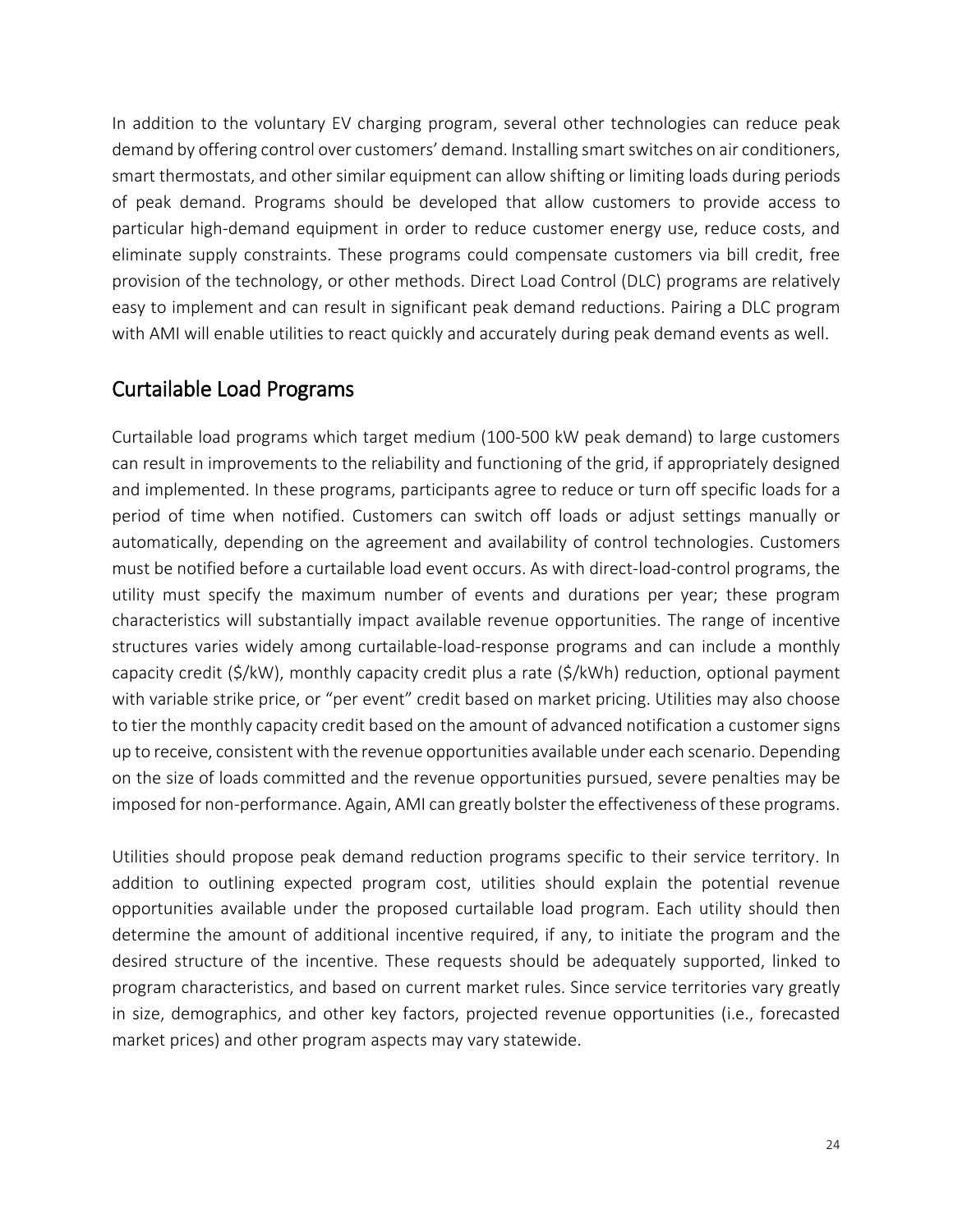### <span id="page-24-0"></span>Utility-Specific Peak Demand Reduction Programs

Since utility territories vary greatly in size, geography, demographics, and other key factors, it is critical that utilities have the ability to develop and file for peak demand reduction programs specific to their service territories. While most of the programs detailed in this section have the potential to be implemented across the state, there are others that may be suitable or more easily adopted/implemented in one territory but not in another. To ensure that programs include all customer segments, capture and adopt new technology and/or service models as available, maximize peak demand reduction, and manage transmission upgrades, utilities should file pilot or full peak demand reduction programs.

## <span id="page-24-1"></span>Additional State-Led Initiatives

### <span id="page-24-2"></span>Energy Codes and Standards Initiatives

Setting energy codes and standards for the existing building and new construction market requires consistent attention and efforts from the State. In September 2019, the New Jersey Division of Community Affairs (DCA) adopted the 2018 International Code Council (ICC) building codes, which are the most current, into the state's Uniform Construction Code (UCC). As recommended in the Draft EMP, the State will continue to lead efforts to revise and implement codes to changing standards, code training, code compliance, and code enforcement. Additionally, the State will also be active in supporting increased appliance standards to ensure capture of additional savings which will help to meet the state's energy efficiency goals.

### <span id="page-24-3"></span>Research and Development

The State is best suited to administer research and development (R&D) programs in order to leverage opportunities across the entire state and take advantage of existing partnerships with universities and other educational institutions. There may be opportunities for each utility to propose more territory-specific pilot programs that have an R&D component (see Non-Wires Alternatives, Non-Pipe Solutions, and Peak Demand Response programs), but the majority of R&D should be done on a statewide basis, and benefits should accrue to all utilities and citizens across the state. Ratepayers should not directly subsidize speculative research and development by individual utilities whose results may not be shared as widely as is appropriate.

### <span id="page-24-4"></span>Workforce Development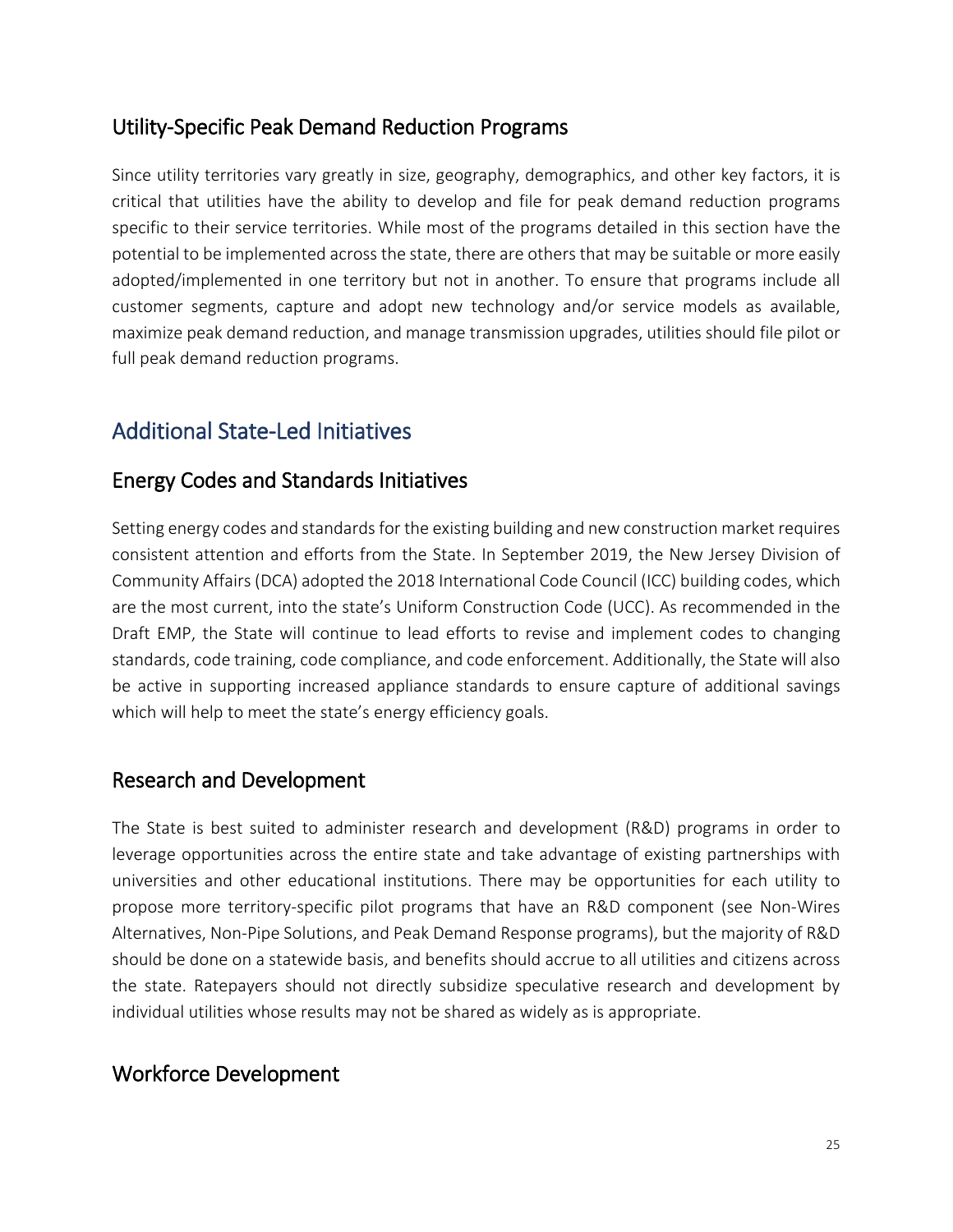State-administered training and workforce development programs provide New Jersey's workforce with opportunities to promote and grow a strong, homegrown talent pool that will help expand the state's economy while advancing New Jersey's environmental and energy reduction goals. Given the State's access to state labor and economic development agencies and connections to secondary, vocational and post-secondary educational institutions, the State is best positioned to leverage opportunities to develop and train an energy efficiency workforce. The State will coordinate with the utilities in order to provide program-specific contractor training. This will ensure consistent training programs across service territories, which stakeholders have cited as a key factor in market penetration and energy efficiency adoption.

### <span id="page-25-0"></span>Public Education Initiatives - Energy Efficiency Curriculum

As in workforce development, the State is best suited to develop and run energy efficiency curriculum programs and materials; the State will be particularly effective at this by collaborating with other state agencies, such as the New Jersey Department of Education. Statewide curricula are developed by the state Department of Education, and a curriculum free of company marketing and branding should be developed that helps students understand the importance of energy efficiency and conservation.

## <span id="page-25-1"></span>Other Statewide Energy Efficiency - Community Energy Planning Grants

The State should continue to administer community energy grants given the extensive statewide and cross-agency collaboration required to effectively and comprehensively deliver this program and the need for the grants to be available to communities statewide. Community Energy Planning Grants provide funding to communities to create Community Energy Plans. Community Energy Plans holistically consider and identify goals and strategies to incorporate a resilient and clean energy future, including such measures as increasing clean energy production, reducing energy use and harmful emissions, and encouraging redevelopment to promote multi-modal transportation and reduce reliance on personal vehicles. Community Energy Plans will support and enable local municipalities to align their own energy needs with the goals established in the 2019 EMP. A Community Energy Plan requires collaboration among many different state and local government entities and helps local governments identify funding sources throughout the state. State administration of the Community Energy Planning Grants will ensure collaboration among the DCA, New Jersey Department of Environmental Protection (DEP), New Jersey Department of Transportation (DOT), NJ TRANSIT, and the New Jersey Department of Health (DOH), among others, in order to encourage holistic approaches to success.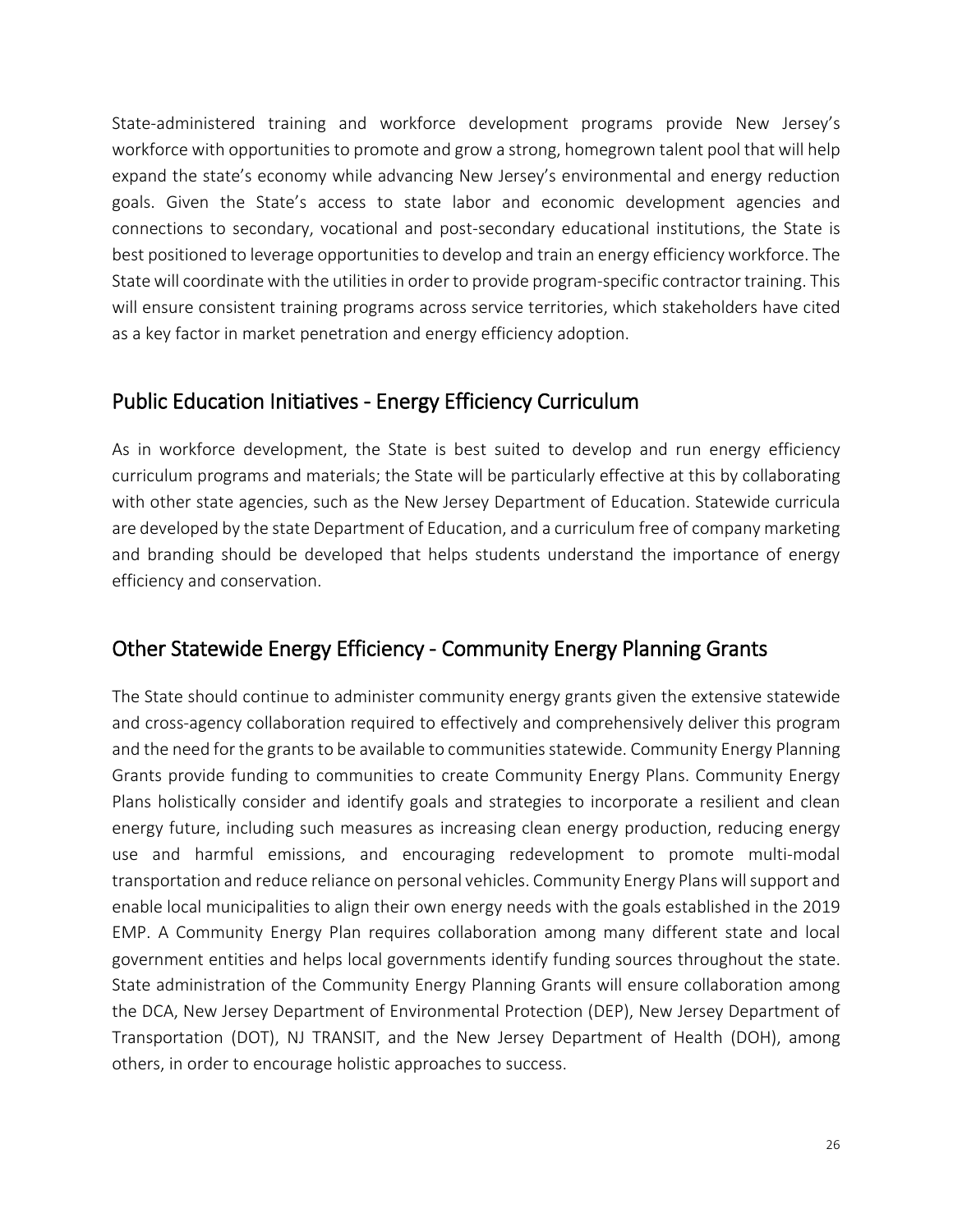## <span id="page-26-0"></span>Co-Managed Programs

#### <span id="page-26-1"></span>Low-Income Program (Comfort Partners)

Statewide administration of low-income programs increases accessibility for all qualified customers because outreach and program offerings are not limited by utility service territory, which results in greater program recognition and access. The current Comfort Partners program merges the best of both administrators – the public interest motivations of the State and the direct customer relationships held by utilities – in order to effectively serve low-income customers through a partnership among utilities and the State. The current model promotes best practices while ensuring customer access to consistent offerings and promotes investing in deeper savings in each home served by the program. The State should continue its role in setting program objectives, oversight, and participating in program management, while the utilities manage and support the program's day-to-day operations and adherence to best practices. To complement these offerings, the State has the ability to leverage partnerships on behalf of all utilities with other government agencies and utilize state or federal weatherization funds to provide the best possible programs for low-income customers. This co-managed program has successfully leveraged the administrative strengths of both utilities and the State.

### <span id="page-26-2"></span>Energy Efficiency Products Marketplace

<span id="page-26-3"></span>The State will adopt a single online platform for its energy efficiency products marketplace through a joint contractor selected in collaboration with utilities. A single, co-managed marketplace will be an asset to customers, as it will facilitate access and reduce market confusion, while ensuring that customers across all service territories have equal and adequate access to energy efficient products. A co-managed marketplace will allow the State to maintain a strong oversight role and support the availability of a single platform on the customer side, while also ensuring consistency in product offerings and leveraging the utilities' strengths in marketing individual measures. The utilities will collaborate to make this platform accessible and make recommendations to encourage the adoption of new and emerging technologies. The utilities will support the State in ensuring that product offerings are sufficient to meet energy efficiency program goals and fulfill the needs of all service territories. Utility access to customer data will also enable targeted marketing to customers.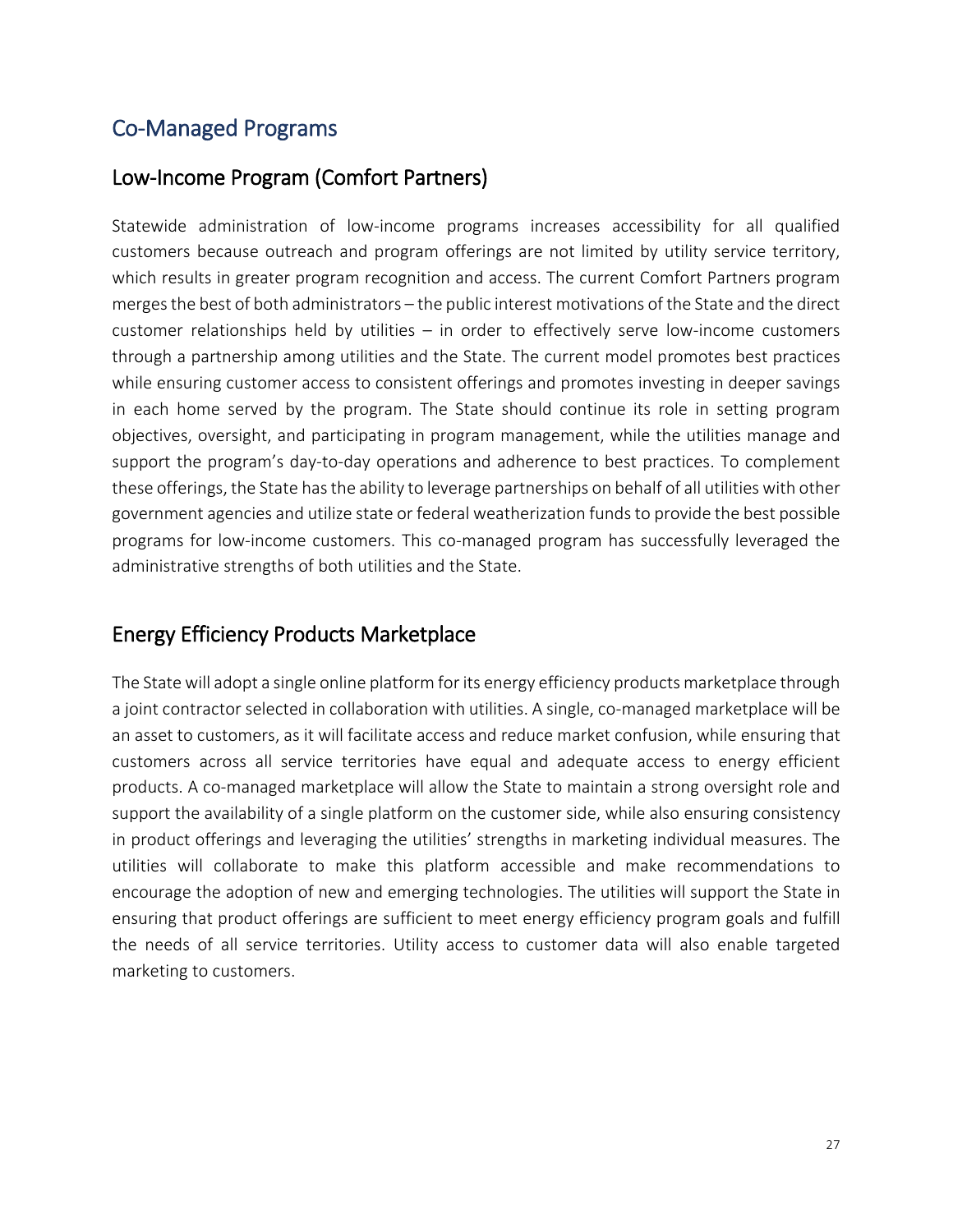## Appliance Recycling

The current State-administered appliance recycling program will transition to a co-managed approach. It will be administered through a single platform administered with oversight from the State, but with utilities managing the recycling needs and opportunities in their territories and encouraging customer participation by offering incentives to replace existing products with more efficient products. This program is best offered on a statewide basis to limit multiple contracts for provision of a single service. One contract will help gain economies of scale and reduce duplicative administration costs.

#### <span id="page-27-0"></span>Multifamily Program

A co-managed approach to running the multifamily program takes advantage of both the statewide and cross-customer-class purview of State administration, as well as the customer relationships and data access benefits of utility program administration. The State would play a critical oversight role, while the utilities would work together to provide the day-to-day implementation of the program. A Multifamily Working Group (MWG) would be set up between the utilities and the State to take over program design modifications after the July 2021 utility launch and to ensure feedback from the on-the-ground programs for those modifications. The utilities would procure a joint program administrator to perform high-level program coordination, project and application review and management, technical support and training to program service providers, and other day-to-day program implementation activities on behalf of all of the utilities. In order to facilitate contractor engagement and access across the state, the State, in consultation with the utilities and the program administration contractor, would establish a "trade ally" list of pre-approved contractors to deliver services to customers.

## <span id="page-27-1"></span>**PROCESS**

### <span id="page-27-2"></span>Years  $1 - 3$

While additional details and modification to this Program Straw are expected as a result of continued stakeholder outreach on filing and reporting, at the outset, the utilities will be required to submit three-year filings which must include the specific programs and initiatives outlined in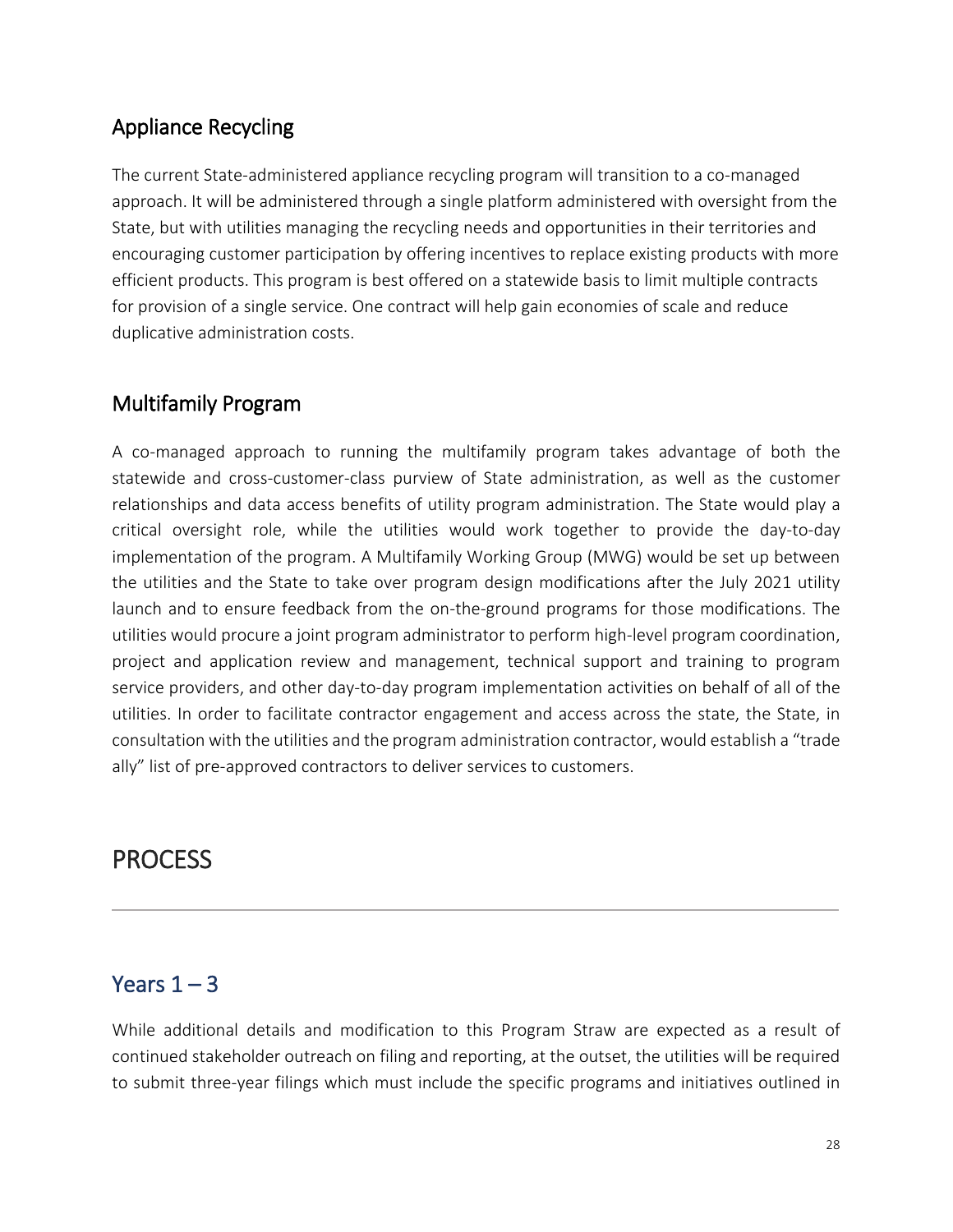the Program Recommendations section. The categories are listed below, and categories beyond "core programs" may be phased in over the three-year filing:

- Core Programs
- Additional Initiatives
- Pilot Programs
- Peak Demand Reduction and Demand Response Programs

Each three-year filing will also include an annual portfolio report. These evaluations/reports are expected to include quantitative and qualitative assessments of the portfolio's performance and any significant changes the utilities would like to make for the next year. While more detailed filing and reporting requirements will be proposed after further stakeholder input, Staff suggests that a requirement for three-year filings and annual portfolio reports strikes a balance between giving the marketplace assurance of program continuity while also granting utilities and the DCE the flexibility to make changes as needed to maximize program uptake and success.

## <span id="page-28-0"></span>Years  $4 - 5$

Following the initial three-year filing, the utilities shall submit another filing that will run at least through the fifth year of the establishment of this new energy efficiency and peak demand response framework.

## <span id="page-28-1"></span>Utility Coordination

#### **Consistency**

As previously mentioned, maintaining statewide consistency of programs to ensure equitable access for all customers is of paramount importance, particularly for the Core Programs. In order to achieve this goal while still enabling utilities to meet their mandated savings targets, utilities must coordinate statewide wherever and whenever possible. Coordination should include the sharing of best practices, collaboration to develop enhanced program designs and pilot programs, implementation of programs in a similar manner where appropriate, joint procurement and contractor processes, development of consistent standards and forms, and more. This will be especially important in locations where gas and electric service territories overlap.

Additionally, utilities will coordinate with each other and with the Board to establish and implement a single database to report and store data. This will facilitate clarity and simplicity in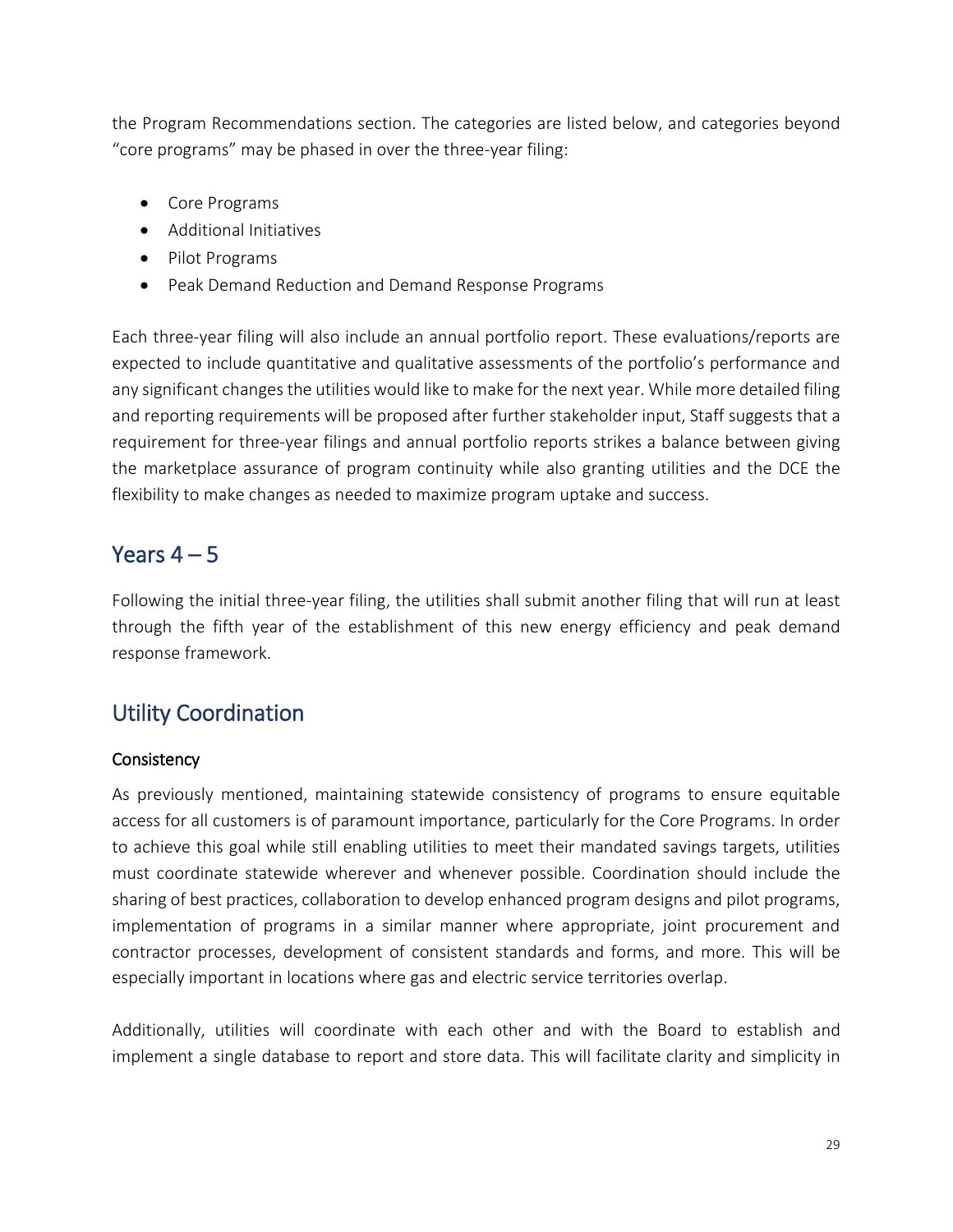reporting, standardize data inputs across all utility territories and NJCEP programs, and enable more efficient and productive program evaluation, among a variety of other benefits.

#### Contracting Resources

Utilities must establish pathways for all interested parties to participate in their programs as developers, implementers, contractors, or other such roles as necessary. While it is important to maintain a competitive marketplace for these services, limiting market confusion is also a priority. By coordinating with other utilities and the Board, utility companies can strike a balance between these priorities through establishing statewide standards for contractors across service territories, coordinating trade ally support, and standardizing contractor training materials wherever possible.

#### Flexibility

Balancing flexibility and consistency is another critical component of successful energy efficiency programs administration. While programs need to be nimble in order to respond to market shifts without undergoing a full regulatory proceeding, strong oversight of programs must also be maintained. Allowing utilities to react quickly to changing market conditions, within reasonable limits, will ensure that programs remain effective and work toward achieving the aggressive savings goals set forth in the CEA. In order to provide the flexibility stakeholders have called for, Staff proposes that utilities be permitted to do the following without prior Board approval but with Board notification:

- Make minor modifications to program design;
- Shift budgets between programs up to 3% of approved program budgets without altering the utility's overall energy efficiency program budget and while remaining cost-effective; and
- Adjust incentives and rebates up to 15% of approved levels.

Utilities will be expected to collaborate on proposed changes and will be required to notify the Board and Rate Counsel of any intended program changes. The notification requirement serves to ensure that due diligence was exercised in developing the modifications and that Staff and Rate Counsel have an opportunity to raise concerns or questions. Prior Board approval will be required for program modifications that exceed the thresholds listed above. Filings must be updated to reflect the minor program modifications listed above at least during the next required filing. To implement more significant program, budget, or incentive changes, utilities will be required to submit mid-term adjustment filings to the Board for approval.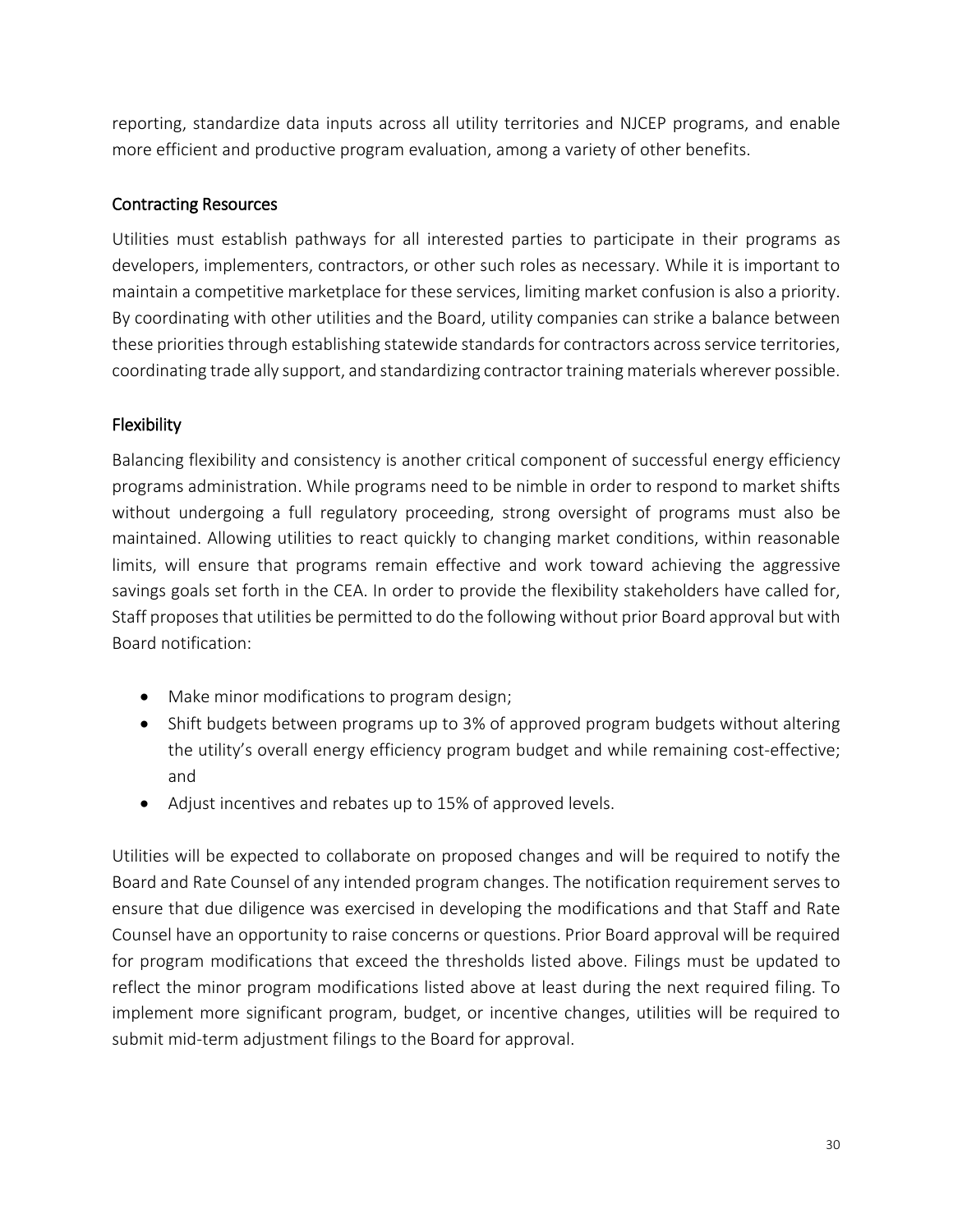#### Reporting

All entities responsible for program delivery, including the DCE, will be required to report savings, costs, and evaluation data following a consistent set of requirements to ensure that all savings and expenditures are accurately tracked, accounted for, and attributed to the proper entity. While the time constraints, format, and specific metrics for reporting are still being developed and will be shaped by additional stakeholder engagement, accurate and timely reporting is crucial in ensuring that the savings targets are met and to evaluate program performance. As mentioned above, a coordinated database to track and store program data must be developed to make the reporting process easier and the evaluation process more timely and accurate. This will not only facilitate cost recovery but also ensure sufficient information for the State to regularly evaluate the effectiveness of the overall portfolio of programs and make appropriate modifications.

#### Baseline & Future Market Potential Studies

It is anticipated that the results from the pending baseline study designed to measure New Jersey's baseline energy consumption will be available in Year 1 of the new energy efficiency program administration framework. These findings will not only give program administrators a clearer picture of the state's savings potential, but will also inform an updated and enhanced market potential study. This second study will assist in quantifying more specific savings targets for each utility service territory and provide additional data that will further enable each utility to meet its savings goals.

## <span id="page-30-0"></span>Marketing

It is clear that effective marketing and education of energy efficiency and peak demand programs is necessary to increase both program participation and energy savings. In New Jersey, the lack of marketing over the last several years has had a serious impact on participation in energy efficiency programs. Past marketing campaigns of both brand awareness and direct marketing efforts have demonstrated the ability to increase customer engagement. Additionally, each sector or customer class requires differentiated marketing approaches in order to have the most successful outcome.

Staff recommends a collaborative approach between the State and the utilities to ensure that program offerings are marketed and communicated clearly, have maximum reach to all customers, and are implemented at the least cost to the ratepayer, as has been successfully implemented in other states. A coordinated marketing approach to include both the State and utility collaboration will foster consistent messaging and marketing efforts, provide cost savings, and provide a platform to share market barriers and best practices. One brand will also help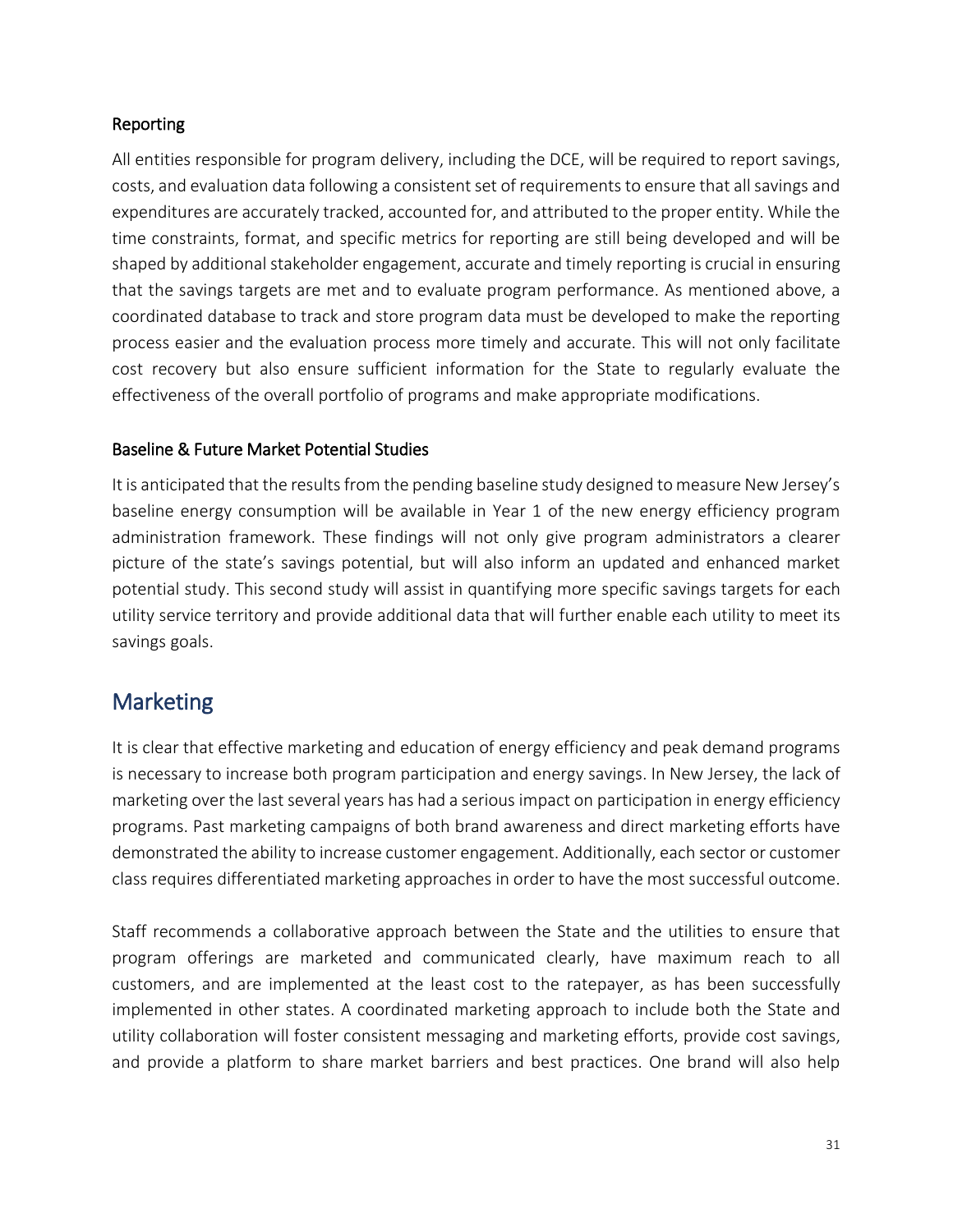alleviate customer confusion and provide advantages through government rates and tax breaks to state entities.

As a state agency, the BPU can gain operational efficiencies through coordination with other state agencies, such as the Department of Labor, DEP, DCA, DoE, etc. Additionally, the State has the ability to maximize marketing impacts where media markets extend into multiple utility territories. Utility marketing efforts built on direct access to customer data and existing customer relationships yield unique advantages. Utilities can target specific customers with customized messaging, which results in less expensive participant acquisitions. Successful marketing and market penetration requires a coordinated effort between the State and the utilities. To this end, the State will hold an ongoing working group with the utilities to discuss marketing research, campaign plans, implementation, and results. The goals of the working group will be to:

- Collaborate on marketing and education ideas and plans;
- Create operational efficiencies between the utilities and the BPU;
- Promote cross-marketing efforts among utilities;
- Ensure consistent messaging;
- Reduce costs; and
- Inform best practices.

Overall brand awareness will be conducted at the state level. The State will work closely with the utilities to ensure that mass marketing efforts are conducted in each territory and promote "New Jersey's Clean Energy Program." Messaging and creatives will include the NJCEP logo and the utilities' logo (when applicable). The BPU will also lead efforts on cross-marketing to ensure consistency and maximize marketing dollars. Each utility will be responsible for directly marketing its program offerings and incentives but will ensure brand awareness by incorporating the State where possible. Complete branding guidelines will be developed through discussion and collaboration of the working group.

<span id="page-31-0"></span>Existing marketing efforts for overall branding and awareness of energy efficiency programs by the BPU will continue to promote the programs and the advantages of energy efficiency efforts. Any direct marketing efforts currently in place will transition to individual utilities for implementation.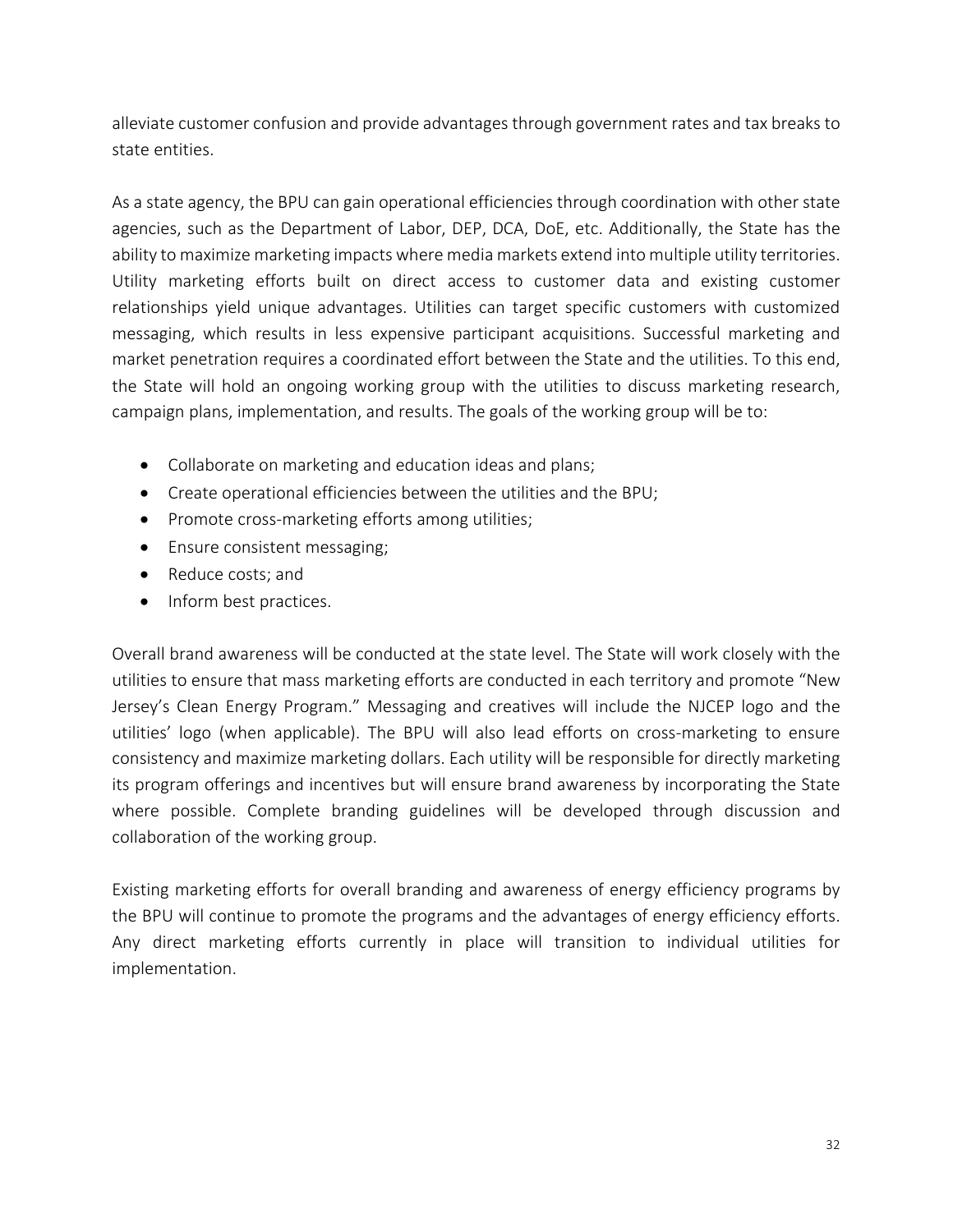## ENERGY SAVINGS

### <span id="page-32-0"></span>Savings

The CEA states that "A public utility may apply all energy savings attributable to programs available to its customers, including demand side management programs, other measures implemented by the public utility, non-utility programs, including those available under energy efficiency programs in existence on the date of enactment of P.L.2018, c.17 (C.48:3-87.8 et al.), building codes, and other efficiency standards in effect, to achieve the targets established in this section."

Staff anticipates that energy savings achieved through programs administered by the State will count towards utility savings and that the utilities will be able to count the savings achieved by the State, through State-led initiatives, in meeting the CEA's overall goals. Savings anticipated to come from New Jersey's Clean Energy Program will not be included in each utility's quantitative performance indicators, and therefore the utilities will not receive performance incentives or penalties based on NJCEP's savings. However, energy savings anticipated to be achieved through the co-managed programs will be included in each utility's QPIs, and the utilities will be assessed incentives or penalties based on achievements in the co-managed programs.

### <span id="page-32-1"></span>Anticipated Attributable Savings

Staff anticipates that the above-described program administration structure will result in minimum savings of two percent (2%) of electric retail sales and three-quarters of a percent (.75%) of gas retail sales.

In the process of developing the preliminary recommendations regarding the program administration structure that are included within, Staff reviewed data regarding the sectorspecific potential for energy efficiency described in the "Energy Efficiency Potential in New Jersey" study. In order to assist stakeholders in reviewing and providing comments related to the administration structure described within, Staff has included Figures 1 and 2 below, which represent preliminary anticipated 5 year savings based on sector-specific breakdowns of energy savings potential. The anticipated savings in Figures 1 and 2, which represent Staff's recommendations in this Straw Proposal, are not binding and represent the potential energy savings on a sector and program basis. Figures 3 and 4 represent a high-level view of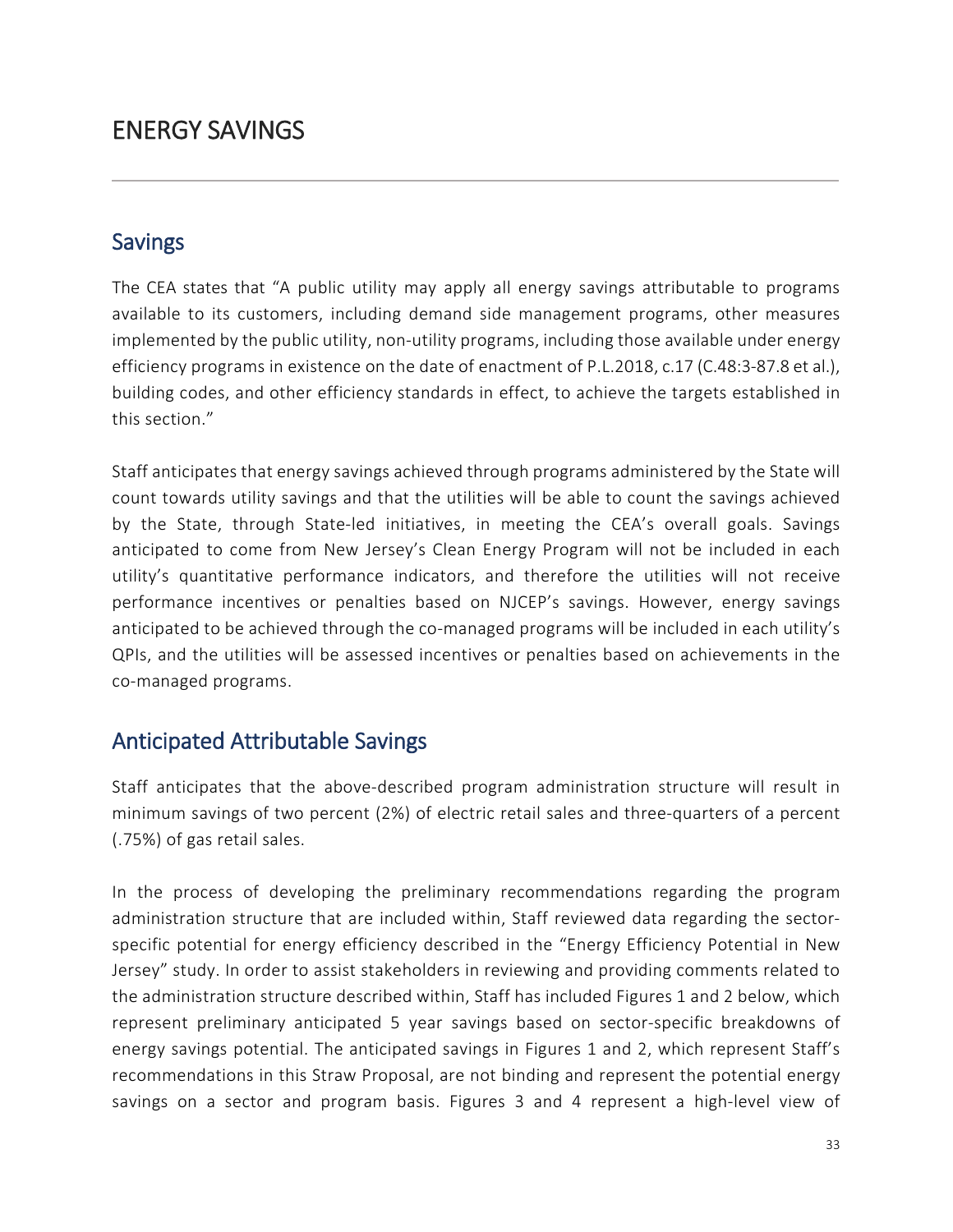anticipated future program savings if the current program administration structure, with NJCEP administering most programs, were to continue into the future; this is referred to as "status quo" program administration. Please note that, due to variations among utility program offerings, these charts represent estimates of savings potential and are not reflective of each utility's current energy efficiency programming.

The figures below are included for the purpose of illustrating a high-level breakdown of the potential savings to be achieved through programs administered by the State, utilities, and comanaged. Staff expects that the 2% savings in electric retail sales and .75% savings in gas retail sales could be achieved over the next 5 years, apportioned among various energy efficiency programs, as detailed in the figures below.

#### Figures 1 & 2. Proposed Program Administration Breakdown and Anticipated Savings (Straw Proposal recommendations) – Electric & Gas



34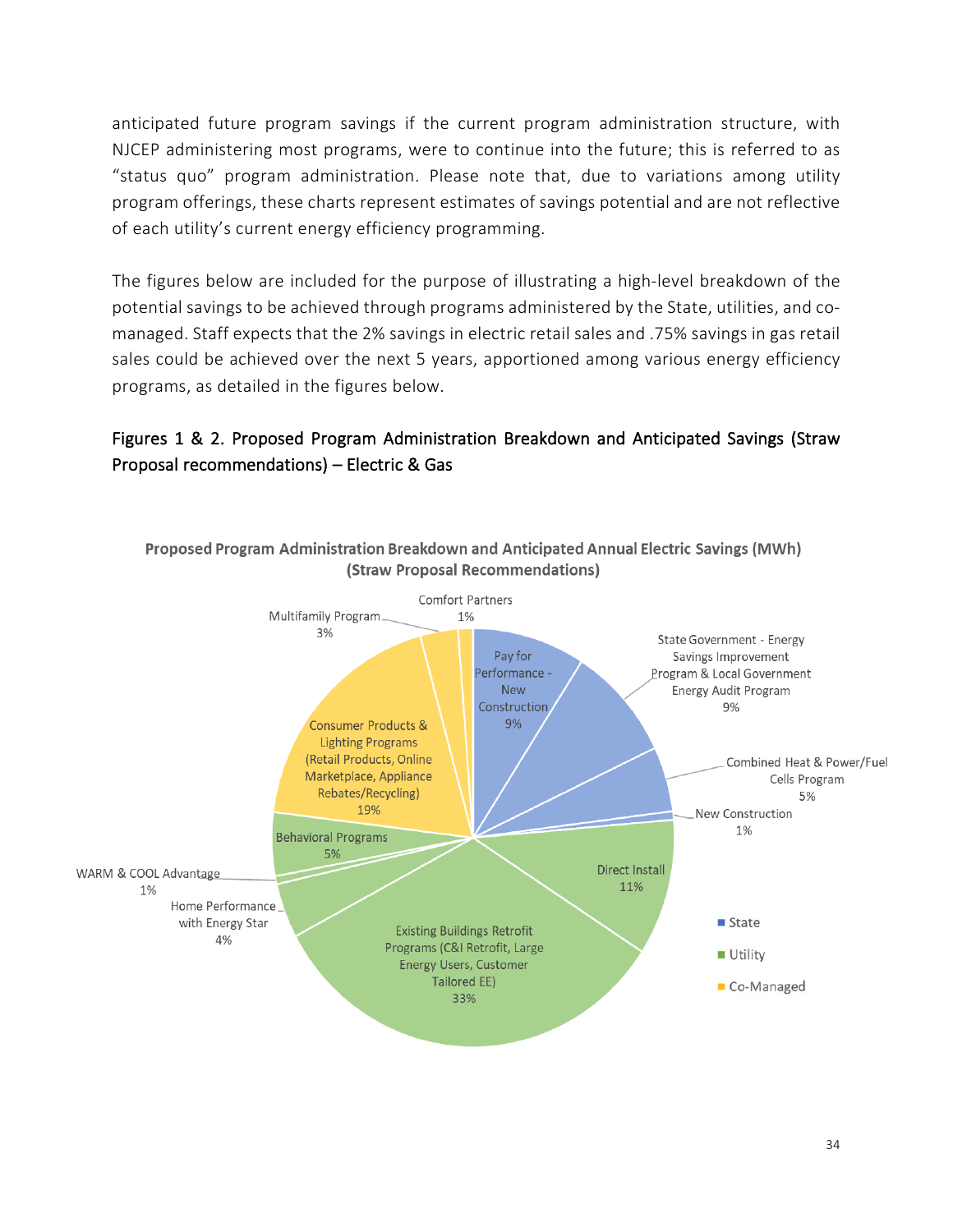

#### Proposed Program Administration Breakdown and Anticipated Annual Gas Savings (Therms) (Straw Proposal Recommendations)

Figures 3 & 4. Status Quo Program Administration and Anticipated Savings – Electric and Gas

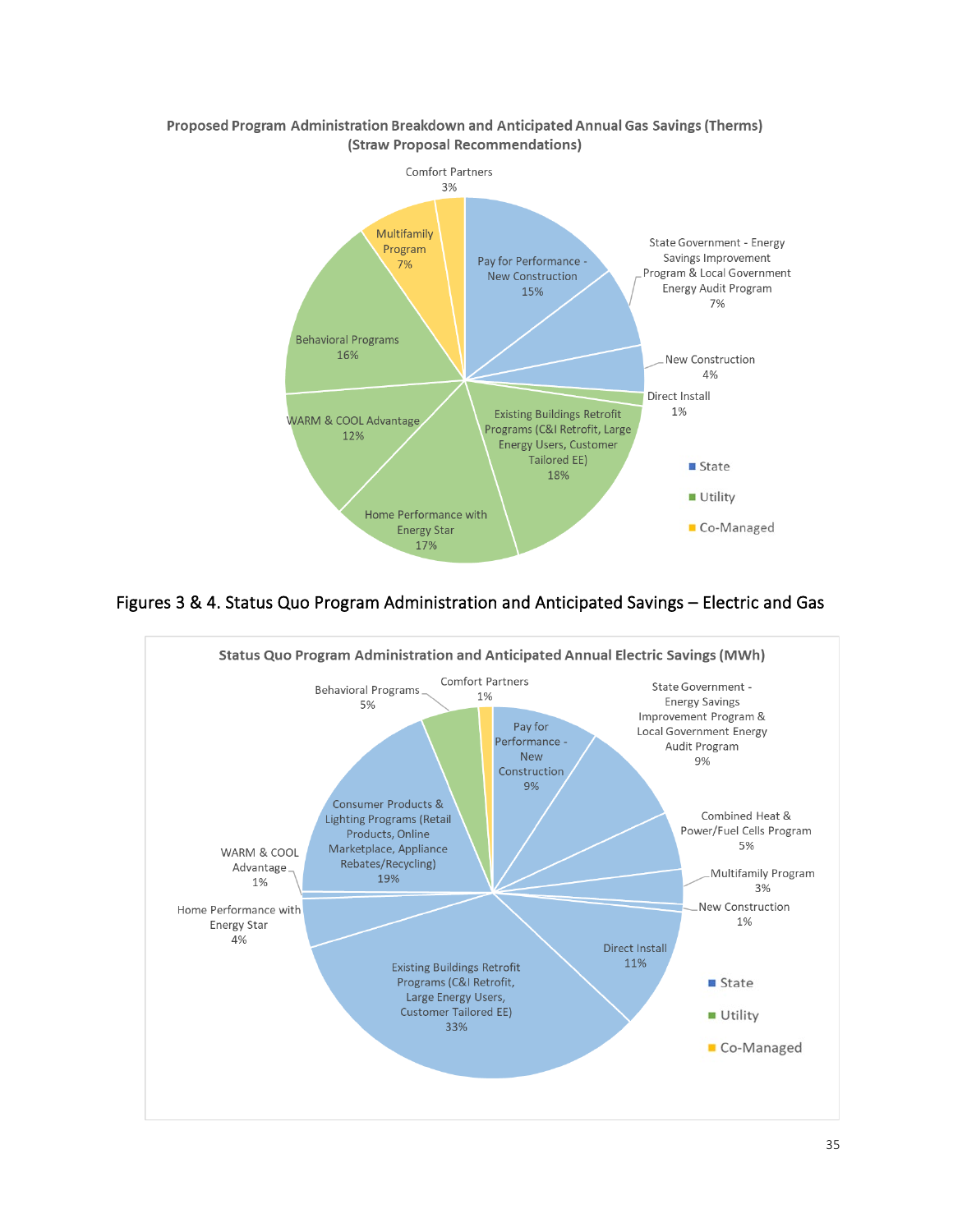

#### Status Quo Program Administration and Anticipated Annual Gas Savings (Therms)

## <span id="page-35-0"></span>**METRICS**

Based on recommendations in the "Energy Efficiency Potential in New Jersey" study and from stakeholders and industry experts, Staff recommends a multifactor approach, using the following metrics, in order to evaluate the utilities' performance with regard to the CEA's mandated energy efficiency and peak demand program filings and energy use reduction targets.

Metrics are a critical element of energy efficiency program design, as they define the ways in which utility program performance will be tracked, reviewed, and evaluated. Metrics allow the State to ensure that programs are delivered consistently to all customer segments and that the policies of the state are appropriately integrated into the delivery of energy efficiency. Under the proposed approach, each metric that is adopted will have an associated weight and a specific Quantitative Performance Indicator (QPI) associated with each metric will be established for each utility. The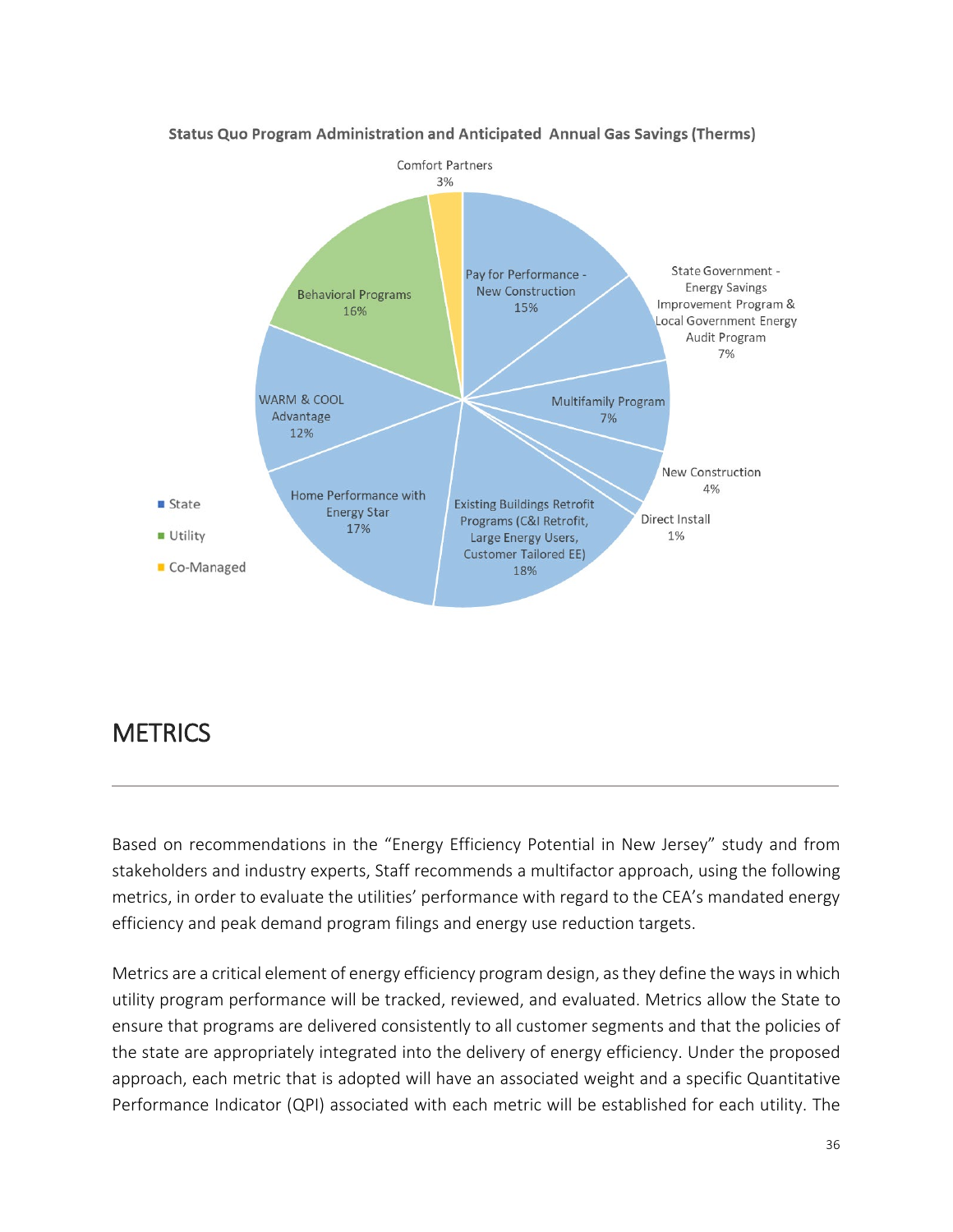Board will review the utilities' achievement of each metric's associated QPI and will subsequently measure the utility's overall performance based on the weighting structure, in order to ultimately apply performance incentives and penalties to each utility.

Staff currently envisions that the metrics below, as well as the associated weights, will be consistent among all utilities but that the QPIs associated with each metric would vary by each specific utility and be based on each utility's potential for energy efficiency and peak demand reduction. These metrics and the associated QPIs would be reviewed regularly, as required; the option for additional, key metrics would also be considered during these QPI reviews.

Metrics were shared with stakeholders during the spring 2019 release of the draft "Energy Efficiency Potential in New Jersey" study, and stakeholders had the opportunity to comment on them ahead of the release of the final study. The Board preliminarily adopted the metrics on May 28, 2019. Staff presented the metrics, along with their purpose, to stakeholders at the September 30, 2019 Energy Efficiency Transition Stakeholder meeting. Feedback on these metrics was accepted through subsequent written comments.

Staff believes that this multifactor approach to performance incentives will best position New Jersey to achieve its energy goals while simultaneously promoting other policy objectives, such as equitable access and reasonable rates. Given the CEA's emphasis on cost-effectiveness, as well as the need to achieve deeper, longer-term energy savings, metrics balanced by multiple factors will be the most effective approach to attaining high levels of energy efficiency in New Jersey without compromising other core priorities. It is particularly useful to have a diverse set of metrics in order to encourage utilities to avoid the pitfalls of only pursuing "low hanging fruit" and instead develop long-term portfolios that balance multiple priorities, including cost.

Staff proposes utilizing the following metrics in order to develop utility-specific QPIs and eventually to support the application of performance incentives and penalties. Staff includes these proposed metrics in this Straw Proposal so that they might be included as inputs to future discussions related to the development of the performance incentive/penalty structure and the development of QPIs. Staff intends to provide clear indication that the balancing of multiple priorities is important to successful implementation of the CEA's energy efficiency and peak demand reduction requirements.

Recommended Metrics:

• Annual Energy Savings - Annual energy savings plays a key role, per the CEA, and is a common metric for jurisdictions seeking to encourage reductions in energy use to evaluate incremental savings.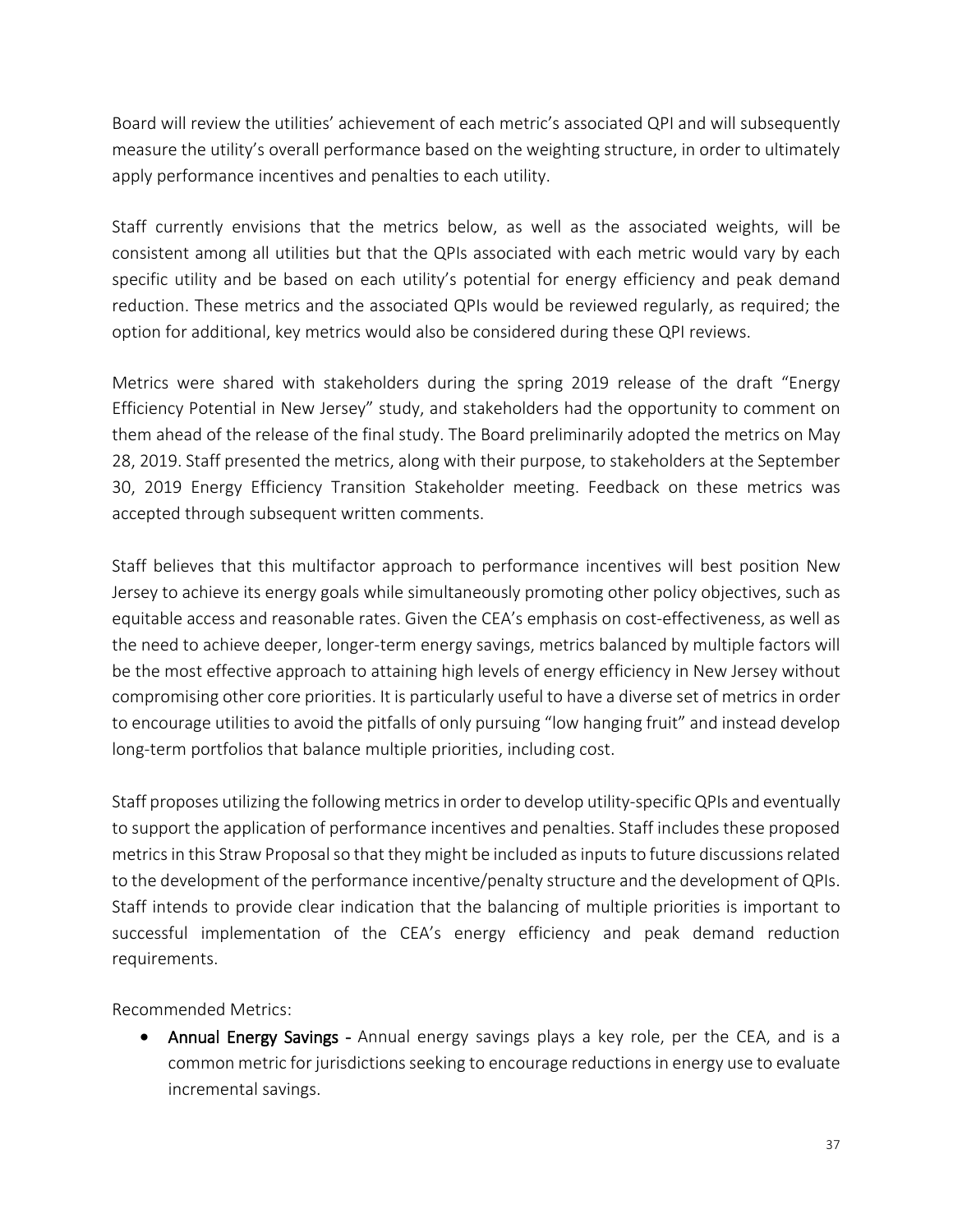- Annual Demand Savings Annual demand savings determines the demand savings resulting from energy efficiency measures and/or costs and standards. Peak demand savings metrics are important for grid stability and reliability.
- Lifetime Energy Savings Lifetime savings help determine the overall benefits of energy efficiency programs, and including this metric encourages long-term, persistent energy saving measures. They are also a better comparison to supply side options.
- Lifetime of Persisting Demand Savings Similarly, it is important to consider the persistence of demand savings in the long term in order to encourage longer-lasting measures and better manage grid implications.
- Utility Cost Test (UCT) Net Present Value (NPV) of Net Benefits Considering UCT benefits, those that accrue to the utility, in the metricsis important to encourage cost-effectiveness, in addition to pure savings. With this metric, if a utility can achieve its goals with less funding than originally planned, it will achieve higher net benefits and attendant incentives.
- Low-income Lifetime Savings Considering low-income lifetime savings encourages energy efficiency program designs that reward investment in deeper, comprehensive energy savings measures for income-eligible customers. It also promotes attention to energy efficiency for low-income customers, which is traditionally a more expensive sector to deliver programs to and ensures that harder to serve customers will not be overlooked in pursuit of cheaper savings.
- Small Business Lifetime Savings Similarly, small business energy savings are typically more difficult to capture and realize; much like the low income lifetimes savings metric, the inclusion of this metric will discourage utilities from seeking only easy-to-reach customers.

These metrics, together, will encourage a well-rounded portfolio of energy efficiency and peak demand savings programs and align them with many of New Jersey's ambitious climate and clean energy goals. Staff recommends adopting these metrics in order to encourage utilities to develop balanced portfolios with attention to cost efficiency, low-income customers, and deeper, longterm savings.

## <span id="page-37-0"></span>**CONCLUSION**

Energy efficiency plays a critical role in New Jersey's efforts to combat climate change. Under the Clean Energy Act, utilities are charged with delivering energy efficiency to residents across the